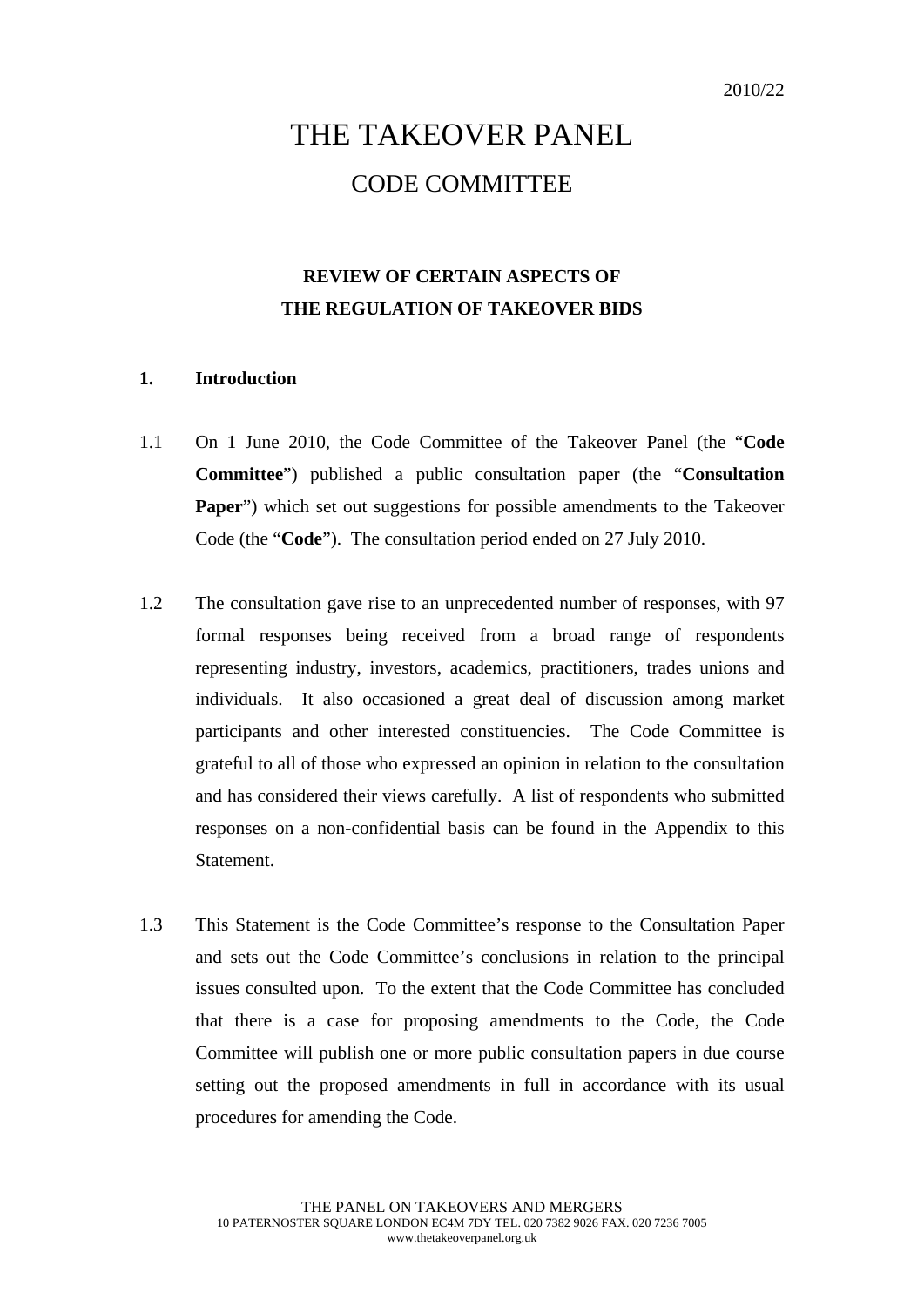### **2. Background and overview**

- 2.1 A number of the suggestions discussed in the Consultation Paper, and certain of the suggestions in the responses, would, if adopted, extend significantly the scope of the Code.
- 2.2 Since the Code was adopted in 1968, the Panel has been focused on the protection of offeree company shareholders and the maintenance of an orderly framework within which takeovers may be conducted. Section 2(a) of the Introduction to the Code recognises this explicitly and provides that:

"**The Code is designed principally to ensure that shareholders are treated fairly and are not denied an opportunity to decide on the merits of a takeover and that shareholders of the same class are afforded equivalent treatment by an offeror. The Code also provides an orderly framework within which takeovers are conducted. In addition, it is designed to promote, in conjunction with other regulatory regimes, the integrity of the financial markets.** 

**The Code is not concerned with the financial or commercial advantages or disadvantages of a takeover. These are matters for the company and its shareholders. Nor is the Code concerned with those issues, such as competition policy, which are the responsibility of government and other bodies.**".

- 2.3 The Code Committee considers that the Code has served its constituencies and the markets well for more than 40 years and the views expressed by respondents and others during the course of the consultation confirmed this. This has been achieved by the Panel having regard to a clear set of simple and well defined principles that have changed little during that time, notwithstanding the substantial and radical changes that have taken place in market practice and the wider corporate and economic environment.
- 2.4 Questions of wider public interest have always been and, in the Code Committee's view, rightfully remain, the responsibility of government and other bodies which are better placed than the Panel to consider those matters. Nevertheless, as was the case earlier this year, where interested constituencies express views indicating that market practice has evolved such that one party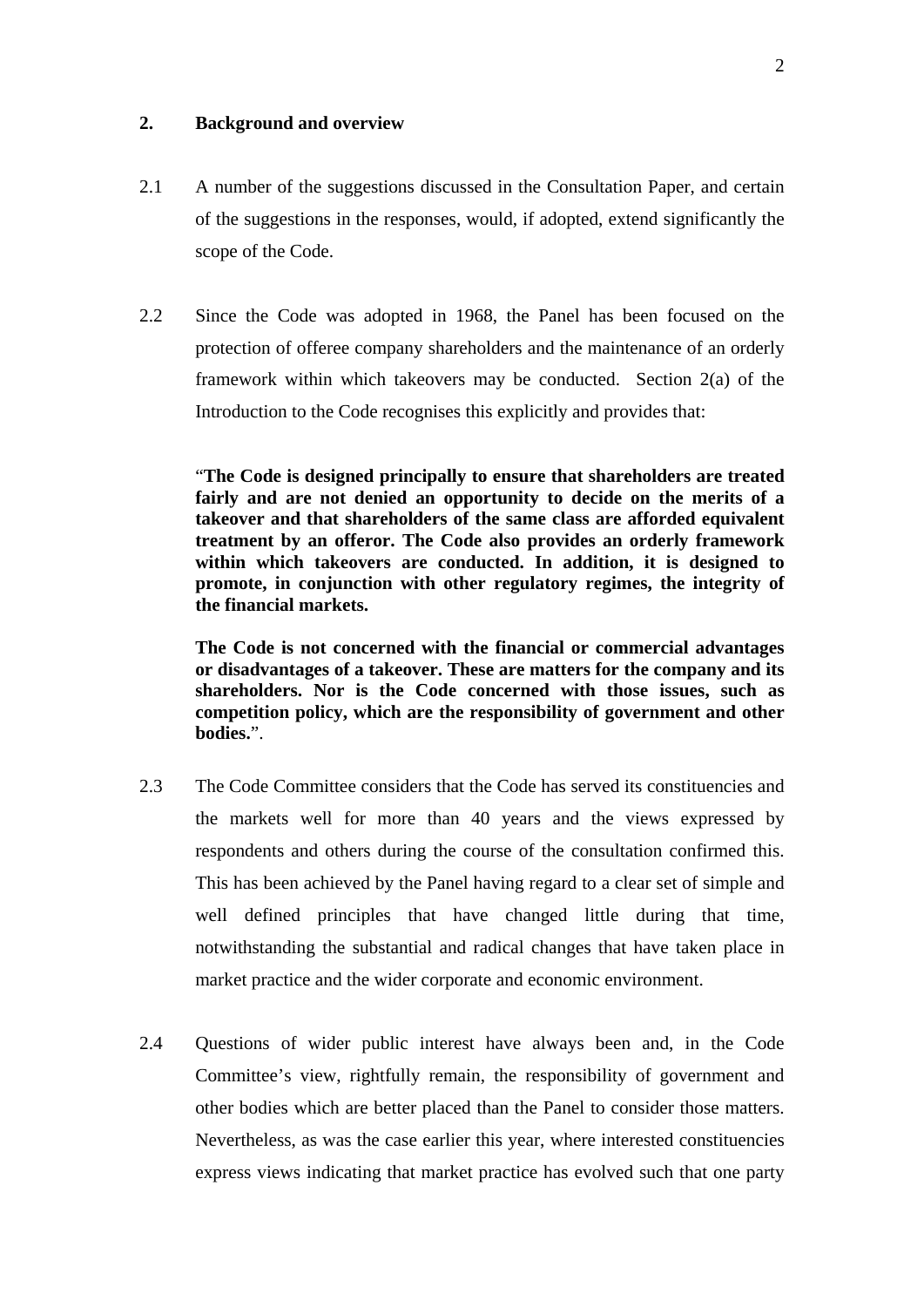to a transaction to which the Code applies has an unfair advantage in the offer process, the Code Committee will take account of those views and, if it considers it appropriate, propose amendments to the Code as a result.

- 2.5 The Code Committee has considered carefully the concerns expressed in relation to the conduct of takeovers generally and, more particularly, the views expressed by certain commentators that:
	- (i) it has become too easy for 'hostile' offerors (i.e. offerors whose offers are not from the outset recommended by the board of the offeree company) to succeed; and
	- (ii) the outcome of offers, and particularly hostile offers, may be influenced unduly by the actions of so-called 'short-term' investors (for example, persons who become interested in the shares of an offeree company only after the possibility of an offer has been publicly announced).
- 2.6 After considering these concerns, and the views of respondents, the Code Committee has concluded that hostile offerors have, in recent times, been able to obtain a tactical advantage over the offeree company to the detriment of the offeree company and its shareholders.
- 2.7 In view of this conclusion, the Code Committee intends to bring forward proposals to amend the Code with a view to reducing this tactical advantage and redressing the balance in favour of the offeree company. In addition, the Code Committee has concluded that a number of changes should be proposed to the Code to improve the offer process and to take more account of the position of persons who are affected by takeovers in addition to offeree company shareholders.
- 2.8 Further details in relation to the factors which led the Code Committee to conclude that offerors have a tactical advantage over the offeree company, and the Code amendments to be proposed as a result, are set out below.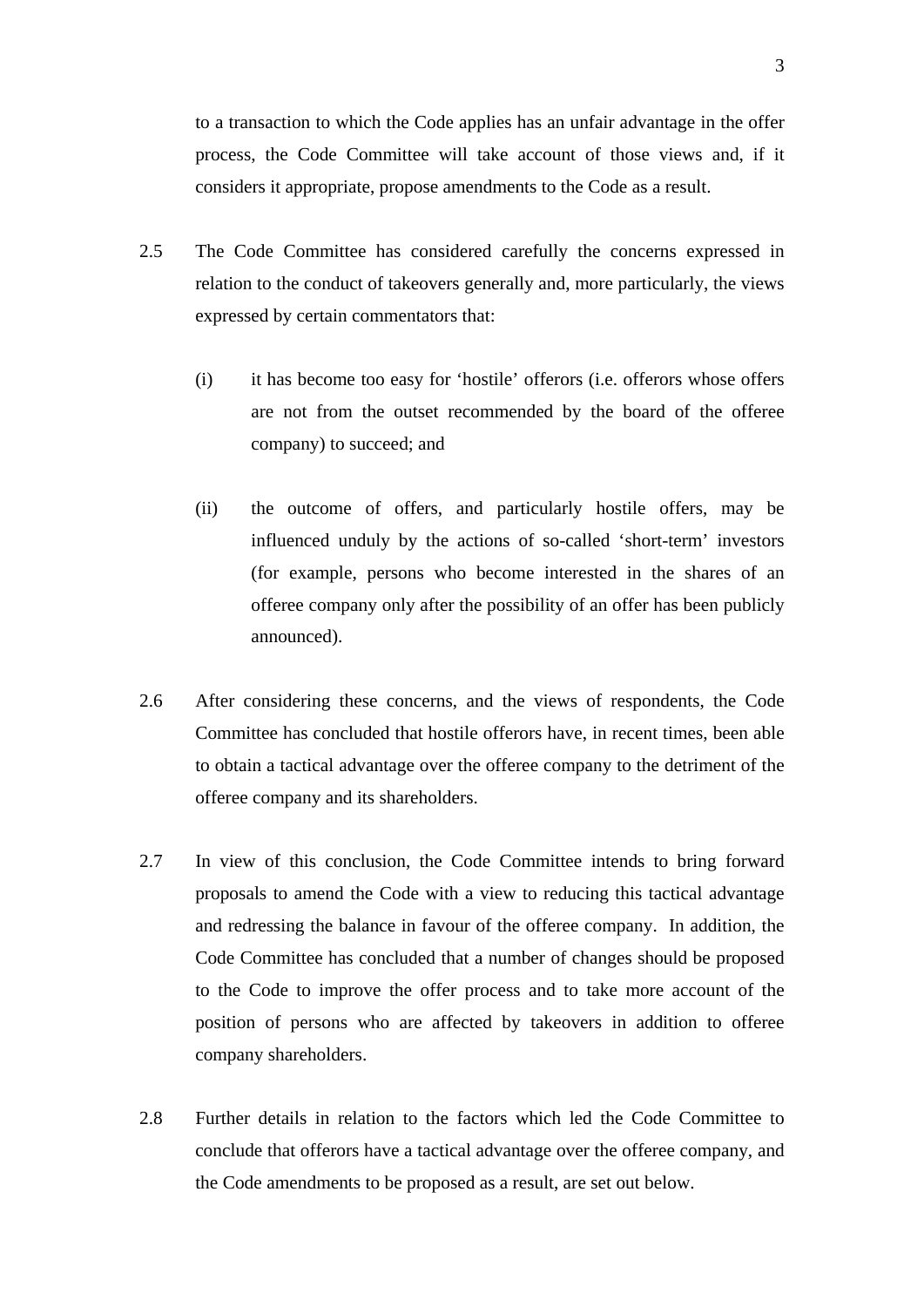#### **3. Factors which have enabled offerors to obtain a tactical advantage**

- 3.1 The Code Committee believes that the following factors have, in recent times, enabled offerors to obtain a tactical advantage over the offeree company:
	- (i) the announcement of a possible offer can have a destabilising effect on the offeree company and often leads to significant changes in the composition of the shareholder register, with certain shareholders selling some or all of their shares and merger arbitrageurs acquiring interests in shares in the offeree company;
	- (ii) the 'virtual bid' period (i.e. the period between the commencement of an offer period and the announcement of a firm offer) can be long and drawn-out and this can adversely affect the conduct of the offeree company's business and the offeree company board's negotiating position with an offeror;
	- (iii) after the commencement of an offer period, an offeror is able, in effect, to bypass the offeree company board and engage directly with offeree company shareholders generally in discussions regarding the merits of a possible offer and the price at which any such offer might be made without having to commit to making a formal offer;
	- (iv) the cost to a potential offeror of making an approach to an offeree company or publishing a possible offer announcement is not significant (for example, the offeror does not need to have incurred financing costs or undertaken any preparatory due diligence work) and, in making such an approach or announcement, an offeror receives the benefit of the protections afforded by Rule 21.1 in restraining the offeree company from taking any action that might frustrate an offer;
	- (v) offeree company boards are often reluctant to request that the Panel should impose a 'put up or shut up' deadline under Rule 2.4(b) in respect of a potential offeror whose identity has been publicly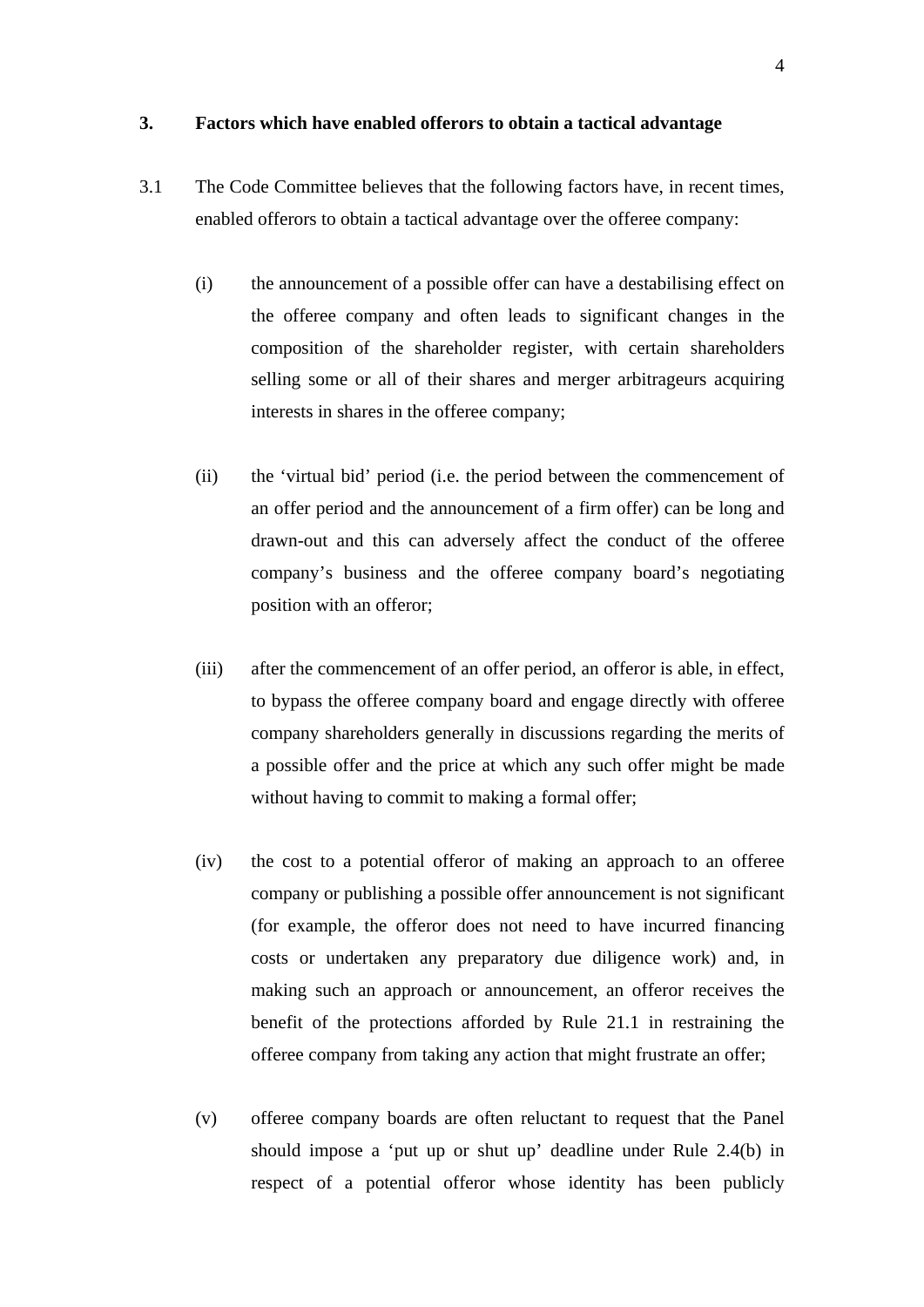announced since such action might be perceived to be self-serving or defensive, particularly at an early stage in an offer period; and

- (vi) there has been an increasing trend for offerors and their advisers to persuade the offeree company board to enter into a comprehensive package of deal protection measures (including agreeing an inducement fee at the maximum permitted level) that is designed to deter competing offerors and, in practice, restricts the ability of the offeree company board to engage with potential competing offerors in a way that is detrimental to the interests of offeree company shareholders.
- 3.2 The Code Committee believes that it is important that the framework within which takeovers are conducted does not operate in a way that unduly favours the interests of a particular party (or parties) to a takeover and has therefore considered a number of different means of reducing the tactical advantage which the Code Committee considers that offerors have obtained over the offeree company.

#### **4. Proposals which would extend significantly the scope of the Code**

- 4.1 A number of commentators have put forward specific suggestions for amending the Code with a view to making it more difficult for hostile offerors to succeed. A number of these suggestions would extend significantly the scope of the Code by, for example:
	- (i) amending rules which were designed to reflect the provisions of company law (in the case of raising the minimum acceptance condition threshold for offers above the current level of '50% plus one' of the voting rights of the offeree company);
	- (ii) overriding basic economic rights (in the case of 'disenfranchising' shares acquired during the offer period); and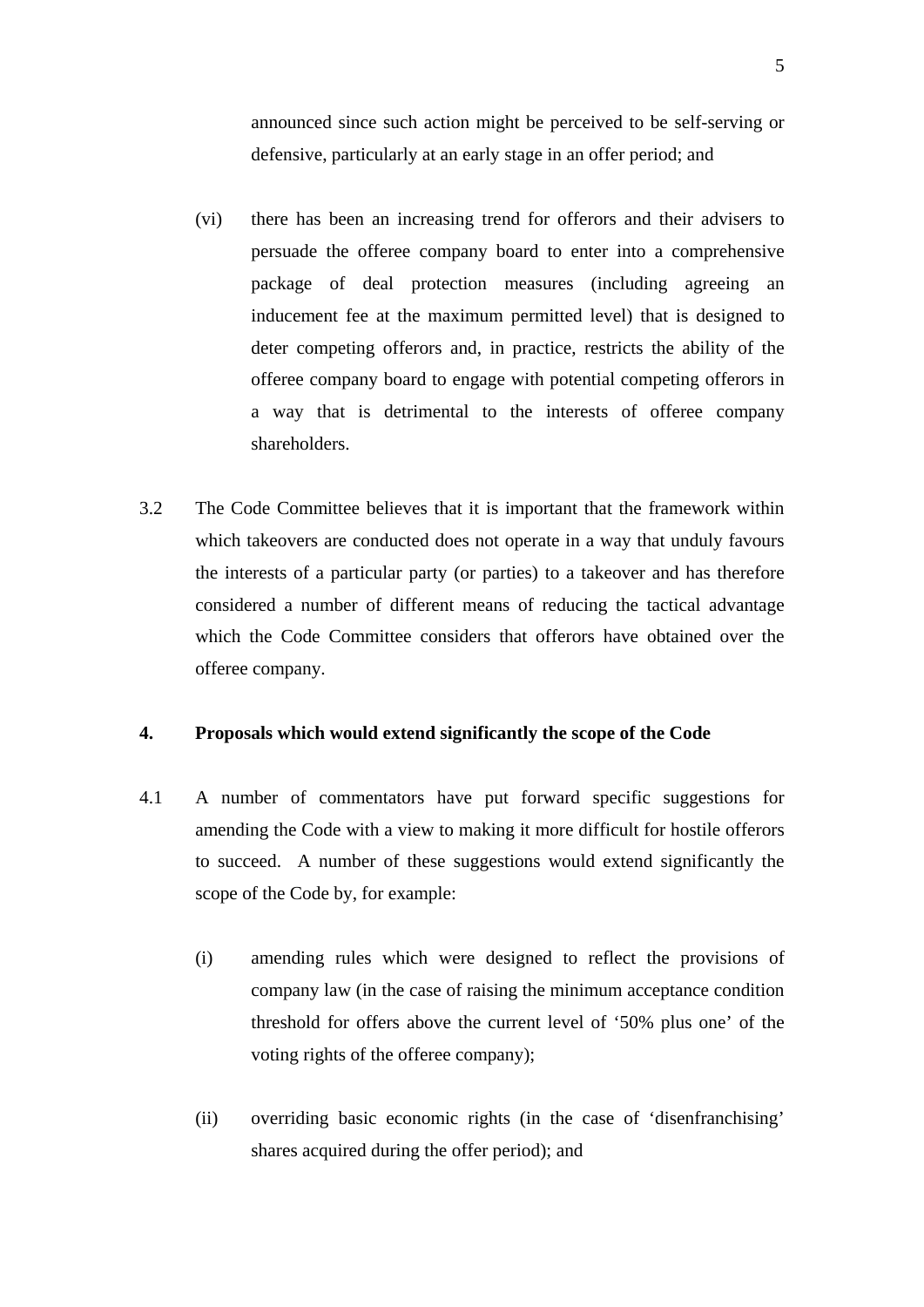- (iii) extending the Code to apply to matters that are currently the responsibility of other regulatory bodies (in the case of providing protection to shareholders in offeror companies).
- 4.2 Each of these suggestions is considered further below.

#### *(a) Raising the acceptance condition threshold above '50% plus one'*

- 4.3 Respondents were almost unanimously opposed to raising the minimum acceptance condition threshold of '50% plus one' for both voluntary offers under Rule 10 and mandatory offers under Rule 9. This was on the basis that this threshold is founded upon, and is inextricably linked with, the threshold for the passing of an ordinary resolution under UK company law (the passing of which enables, among other things, changes to be made to a company's board of directors). Without an equivalent change in company law so as to raise the threshold for the passing of ordinary resolutions, the Code Committee believes that the efficacy of any Code change to the acceptance condition threshold would be significantly undermined. For example:
	- (i) if an offer lapsed in circumstances where the offeror had obtained acceptances of more than 50% but less than the increased acceptance condition threshold, the position of the offeree company board would, in practice, be unsustainable;
	- (ii) an offeror might be able to obtain statutory control of the offeree company by purchasing shares through the 50% threshold but might nevertheless fail to satisfy the increased acceptance condition threshold, with the result that the offer would lapse and shareholders who had accepted the bid would be denied an exit even though statutory control of the company would have passed to the offeror; and
	- (iii) offerors might be encouraged to seek to obtain control of offeree companies by means of making changes to the board of directors ahead of, or instead of, making an offer for the company's shares.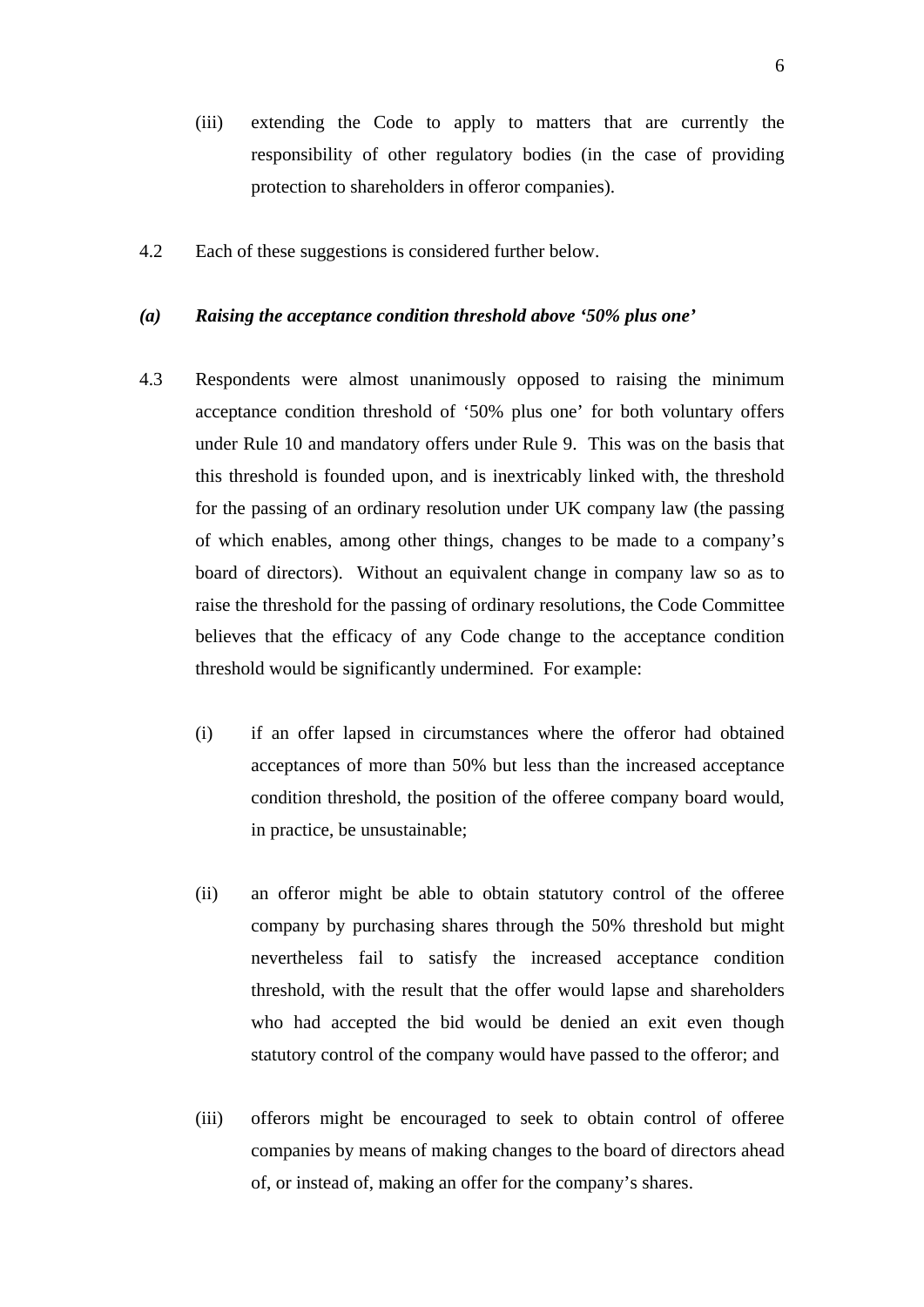4.4 The Code Committee considers that, if company law were to be amended so as to raise the threshold for the passing of ordinary resolutions, it would be logically consistent for the acceptance condition threshold for offers that are subject to the Code to be conformed with the new ordinary resolution threshold. In the absence of such changes in company law, the Code Committee does not believe that the Code should be so amended.

# *(b) Disenfranchising shares acquired during the offer period*

- 4.5 The respondents were almost unanimously opposed to disenfranchising shares acquired during the offer period and also to the introduction of a qualifying period prior to shares carrying votes (or weighted voting rights for shareholders who have held their shares for a particular period). The majority of respondents were of the view that each of these proposals would compromise the principle of 'one share, one vote' and significantly impair the economic rights attaching to the shares acquired by offeree company shareholders. The disenfranchisement of shares acquired during offer periods would also run contrary to the concept of 'equivalent treatment' for all shareholders in the same class as enshrined in General Principle 1.
- 4.6 However, the Code Committee understands that qualifying periods (or weighted voting rights) could be introduced through changes in company law. If such changes were to be made, the Code Committee considers that it would be logically consistent for the Code to be amended accordingly. In the absence of such changes, the Code Committee does not believe that the Code should be so amended.

### *(c) Providing protection to offeror shareholders*

4.7 The majority of respondents were not in favour of affording shareholders in offeror companies similar protections to those extended under the Code to offeree company shareholders and, in particular, a requirement for an offeror company shareholder vote, other than in the case of reverse takeovers as is currently provided in Rule 3.2.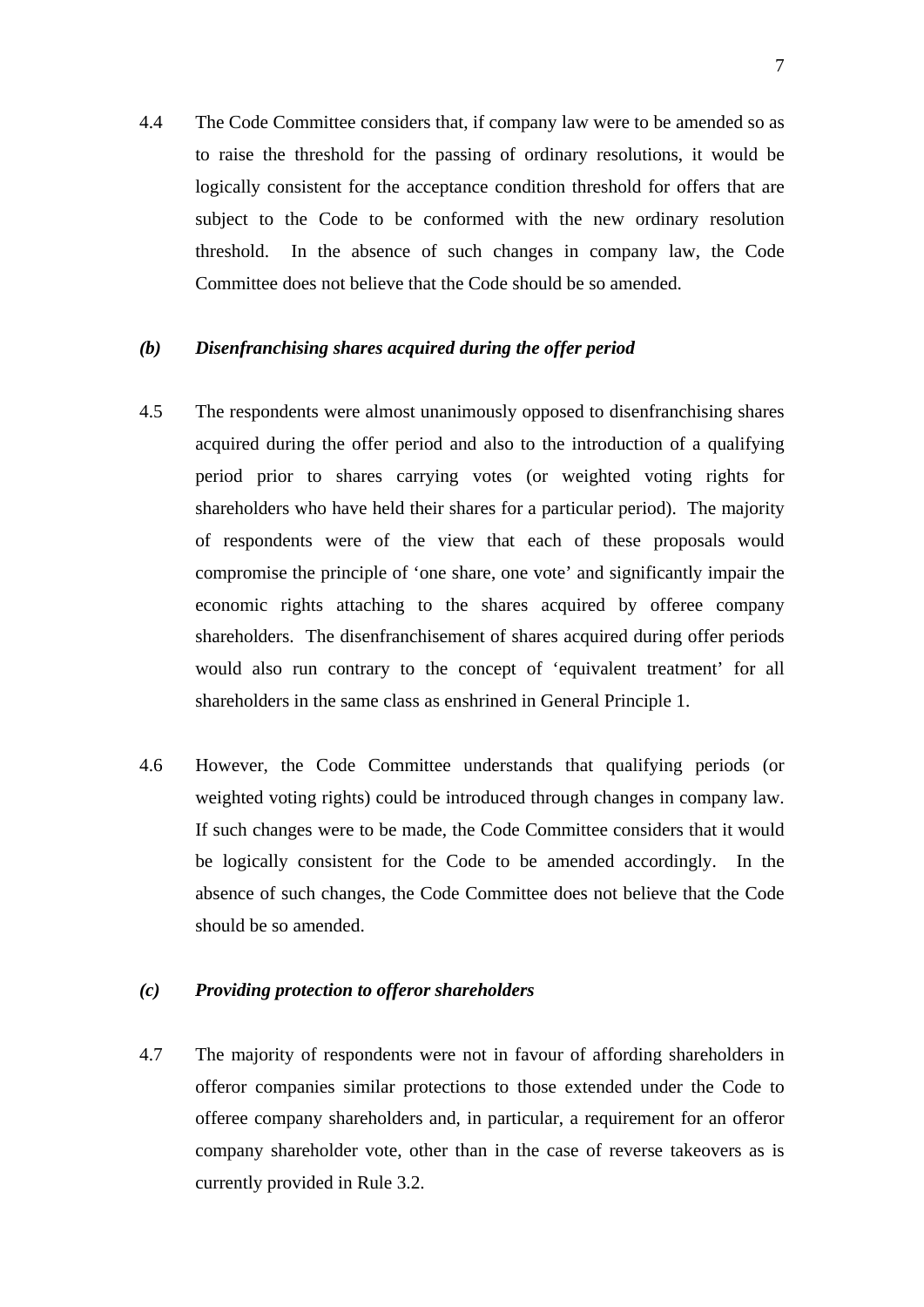- 4.8 Protecting offeror shareholders generally would be a new area of regulation for the Panel and would constitute a significant expansion of the Panel's role. While the Code Committee believes that the merits of the arguments are more finely balanced than those in respect of the suggestions considered in sections 4(a) and (b) above, the Code Committee accepts the view of the majority of respondents and is therefore not proposing any amendments to the Code in this regard.
- 4.9 The principal arguments raised by respondents against amending the Code to protect offeror shareholders generally were that this could be regarded as:
	- (i) unnecessary given the protections afforded to offeror company shareholders by company law, the fiduciary duties of the offeror directors and the rules of other regulatory authorities (most obviously those of the UK Listing Authority);
	- (ii) involving an inappropriate (and possibly unlawful) extraterritorial application of the Code in the case of offerors incorporated in other jurisdictions;
	- (iii) creating an 'uneven playing field' between competing offerors unless applied equally to all offerors (some of which may not even have shareholders);
	- (iv) raising issues of proportionality unless those protections were to be applied only to offers involving offeree companies of a particular size (relative or absolute); and
	- (v) in the case of a requirement for an offeror company shareholder vote, reducing the certainty of delivery of an offer since it would give offerors in all cases (and not only in cases where a shareholder vote is required for other regulatory reasons) a means of lapsing an offer without having to satisfy the materiality test that applies under Rule 13.4(a) to the invocation of offer conditions.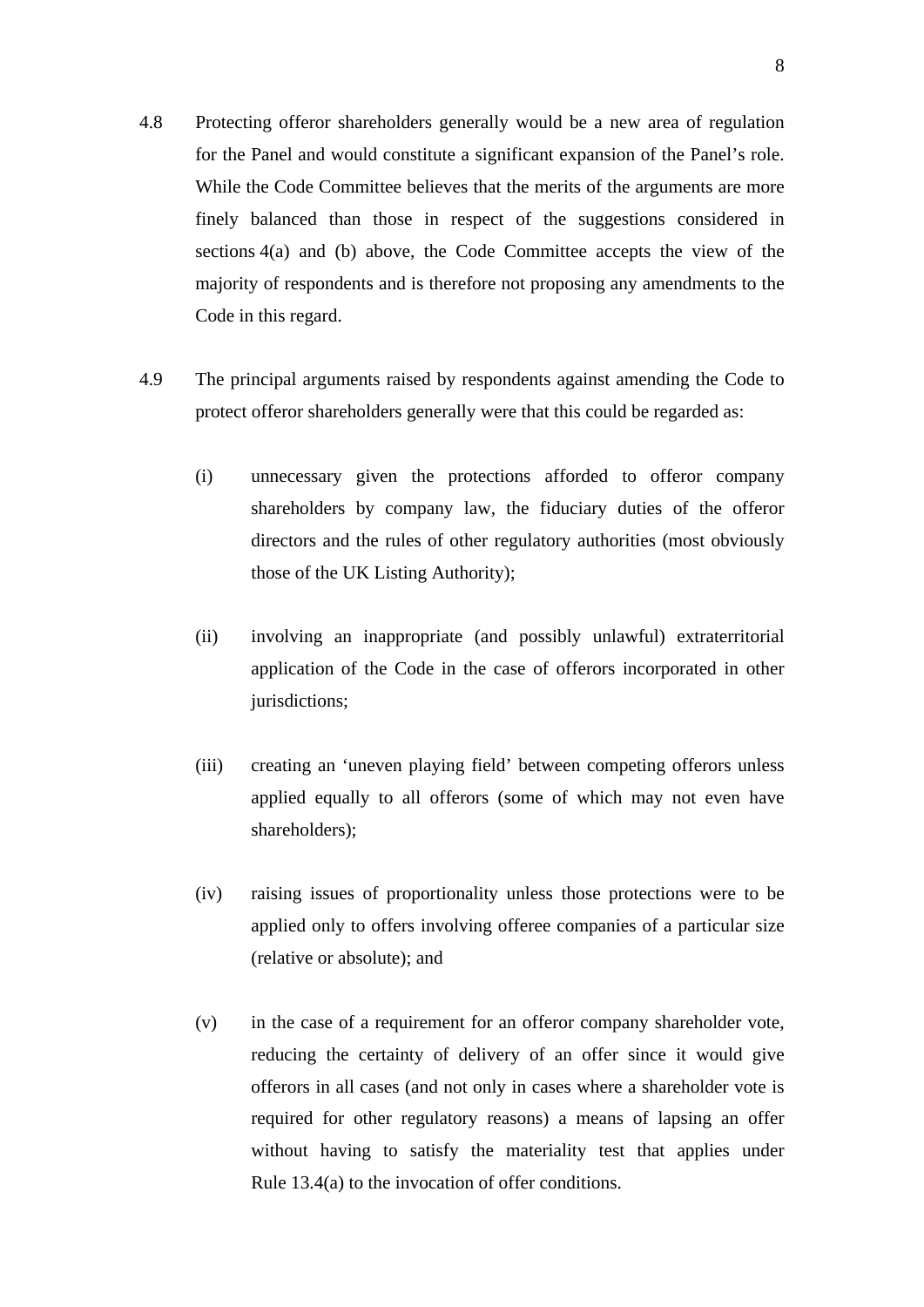- 4.10 On balance, the Code Committee has concluded that the Code should not be amended to provide protection under the Code for offeror company shareholders similar to that afforded to offeree company shareholders. However, the Code Committee proposes that the Code should be amended to require further disclosures to be made in offer documentation in relation to:
	- (i) the financial position of the offeror and its group and the financing of its offer; and
	- (ii) the offeror's future intentions as regards the offeree company and its employees.
- 4.11 The Code Committee believes that this information will be of interest to the offeror company's shareholders as well as other interested parties, notably the offeree company board, shareholders and employees. Further information in this regard is set out in sections  $5(c)$  and (d) below.

# **5. Code amendments to be proposed as a result of changes in market practice**

- 5.1 After concluding that certain of the specific suggestions for amendments to the Code raised by commentators would be impractical without associated changes in company law, the Code Committee considered other options for reducing the tactical advantage which offerors have obtained over the offeree company and redressing the balance in favour of the offeree company. In addition, the Code Committee considered a number of other changes to the Code to take more account of the position of persons who are affected by takeovers in addition to the shareholders in the offeree company.
- 5.2 In summary, the Code Committee has concluded that amendments to the Code should be proposed with the objective of:
	- (i) increasing the protection for offeree companies against protracted 'virtual bid' periods;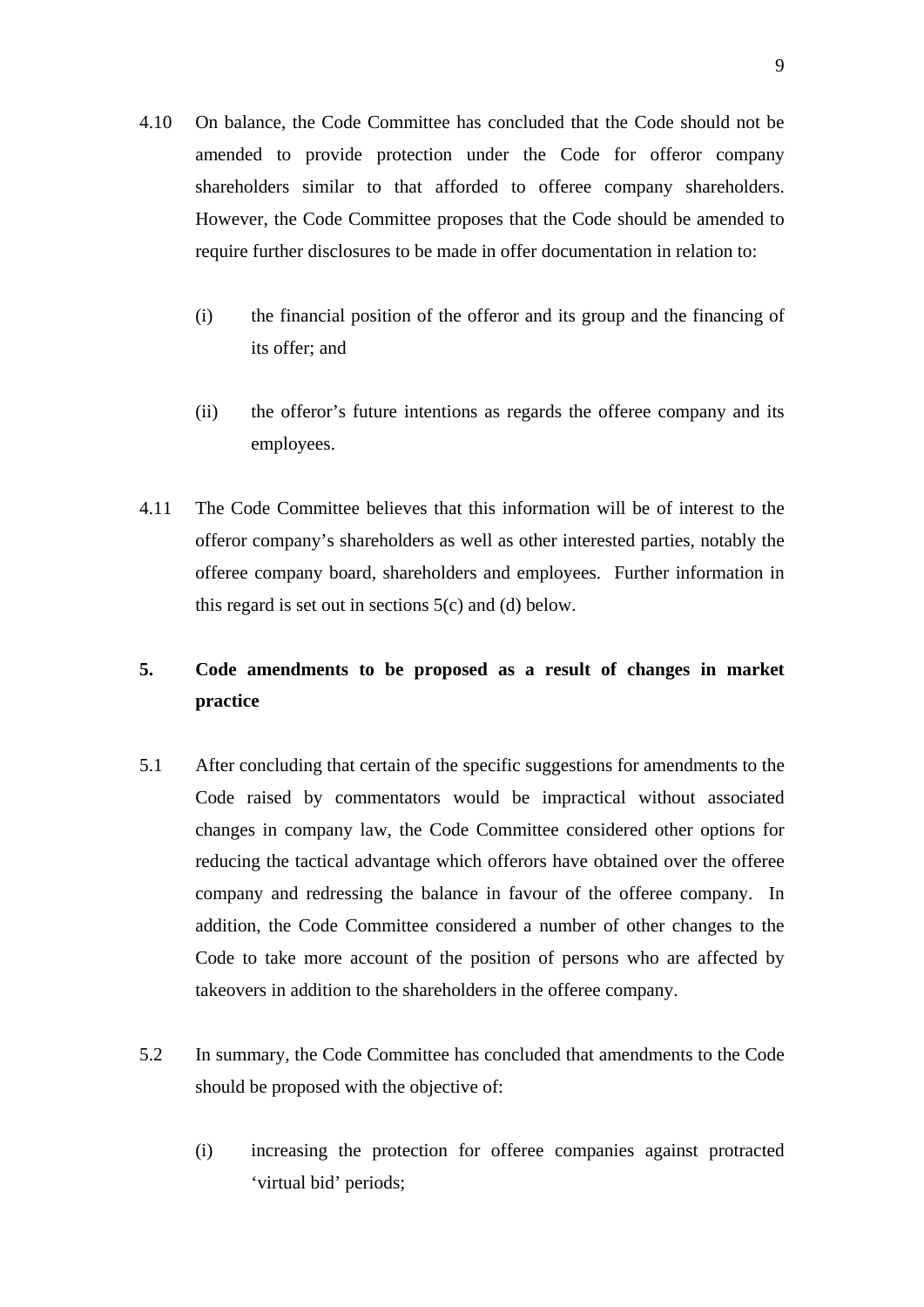- (ii) strengthening the position of the offeree company;
- (iii) increasing transparency and improving the quality of disclosure; and
- (iv) providing greater recognition of the interests of offeree company employees.
- 5.3 The Code Committee proposes to achieve this by amending the Code to:
	- (i) require potential offerors to clarify their position within a short period of time;
	- (ii) prohibit deal protection measures and inducement fees other than in certain limited cases;
	- (iii) clarify that offeree company boards are not limited in the factors that they may take into account in giving their opinion and recommendation on the offer;
	- (iv) require the disclosure of offer-related fees;
	- (v) require the disclosure of the same financial information regarding an offeror and the financing of an offer irrespective of the nature of the offer;
	- (vi) improve the quality of disclosure by offerors and offeree companies in relation to the offeror's intentions regarding the offeree company and its employees; and
	- (vii) improve the ability of employee representatives to make their views known.
- 5.4 Further details in relation to these proposed Code amendments are set out below.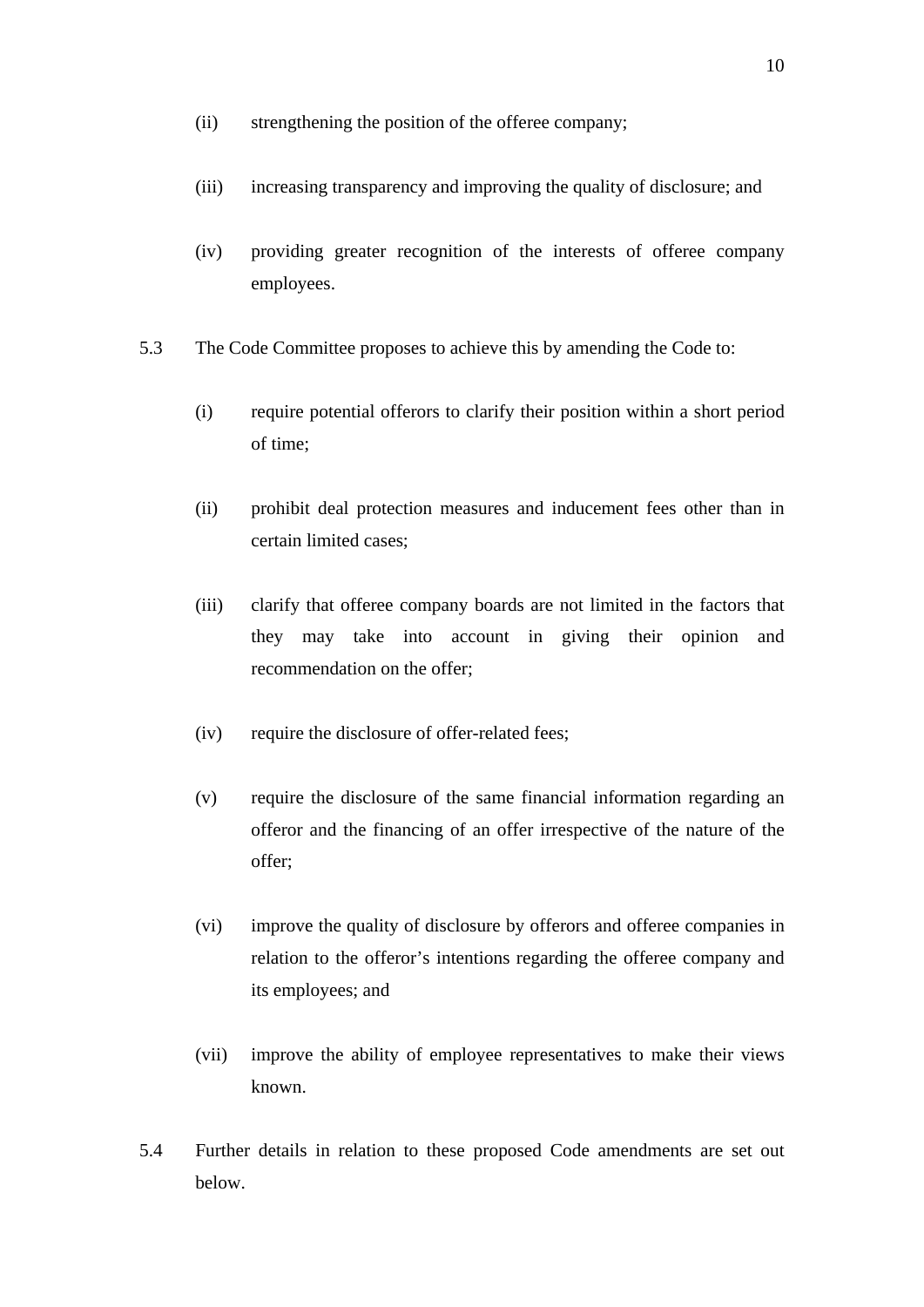# *(a) Increasing the protection for offeree companies against protracted 'virtual bid' periods*

- *(i) Requiring potential offerors to clarify their position within a short period of time*
- 5.5 The majority of respondents considered that the Panel's application of the 'put up or shut up' regime generally works well but widespread concerns were voiced regarding the increased trend for offerors to make a 'virtual bid' whereby a potential offeror announces that it is considering making an offer but without committing itself to doing so. The Code Committee shares those concerns and believes that offeree companies should be provided with greater protection against protracted 'virtual bids'. The Code Committee considers that making amendments to the 'put up or shut up' regime will be central in achieving this.
- 5.6 In the light of the above, the Code Committee proposes to introduce amendments to the Code as follows:
	- (i) to require that, following an approach, the potential offeror is named in the announcement which commences an offer period regardless of which party publishes the announcement;
	- (ii) to require that, except with the consent of the Panel, any publicly named potential offeror must, within a fixed period of four weeks following the date on which the potential offeror is publicly named:
		- (a) announce a firm intention to make an offer under Rule 2.5; or
		- (b) announce that it will not make an offer, whereupon it will then be subject to the restrictions referred to in Rule 2.8; or
		- (c) make an application jointly with the offeree company for an extension to the deadline and explain the expected timetable to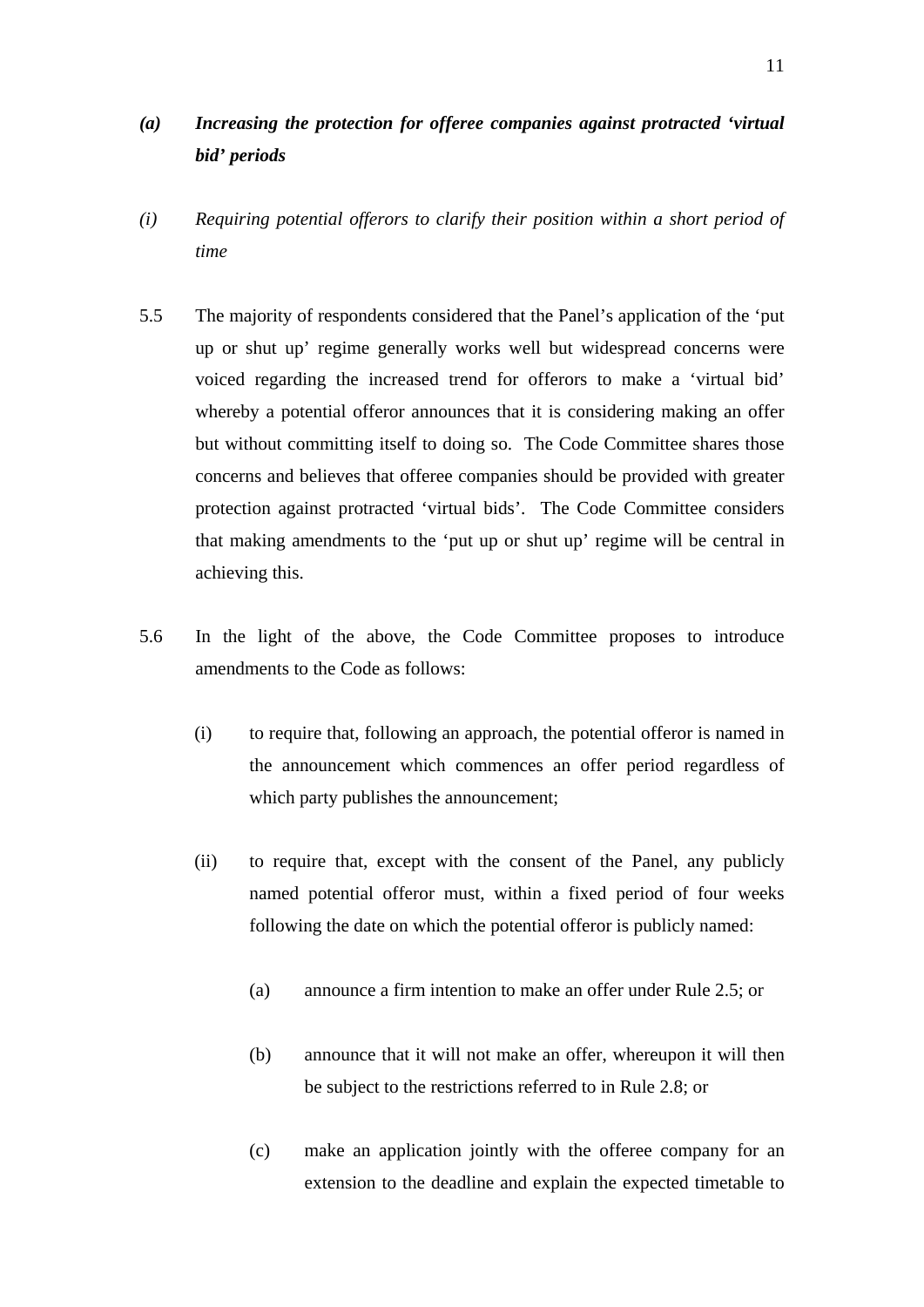the announcement of a firm intention to make an offer under Rule 2.5, following which an announcement would normally be required to be published updating the market on the status of the discussions and the revised deadline.

- 5.7 The Code Committee believes that amending the Code in this manner would have a number of advantages, including that:
	- (i) offeree companies would have more certainty over how long the offer process would last and long periods in which the offeree company is effectively under 'siege' from an unsolicited or unwelcome potential offeror would be avoided;
	- (ii) an offeror would have a strong incentive to avoid its potential interest in making an offer being leaked to the market on the basis that this would reduce the time available to the offeror for it to formulate its offer with a view to meeting the required deadline to announce a formal offer under Rule 2.5; and
	- (iii) in practice, offers would be more likely to be conducted either through confidential discussions with the offeree company board which lead to a recommended offer or through a formal hostile offer conducted in accordance with the established Code timetable.
- 5.8 The Code Committee does not propose to extend the proposed amendments to the 'put up or shut up' regime described above to a situation where the board of an offeree company has initiated a formal process to sell the company by means of a public auction.
- 5.9 The Code Committee also considered introducing private 'put up or shut up' deadlines as a means of permitting an offeree company board to apply for a 'put up or shut up' deadline after it has received an approach from a potential offeror but before any offer period has commenced, in which case neither the fact of the approach nor the setting of the deadline would be publicly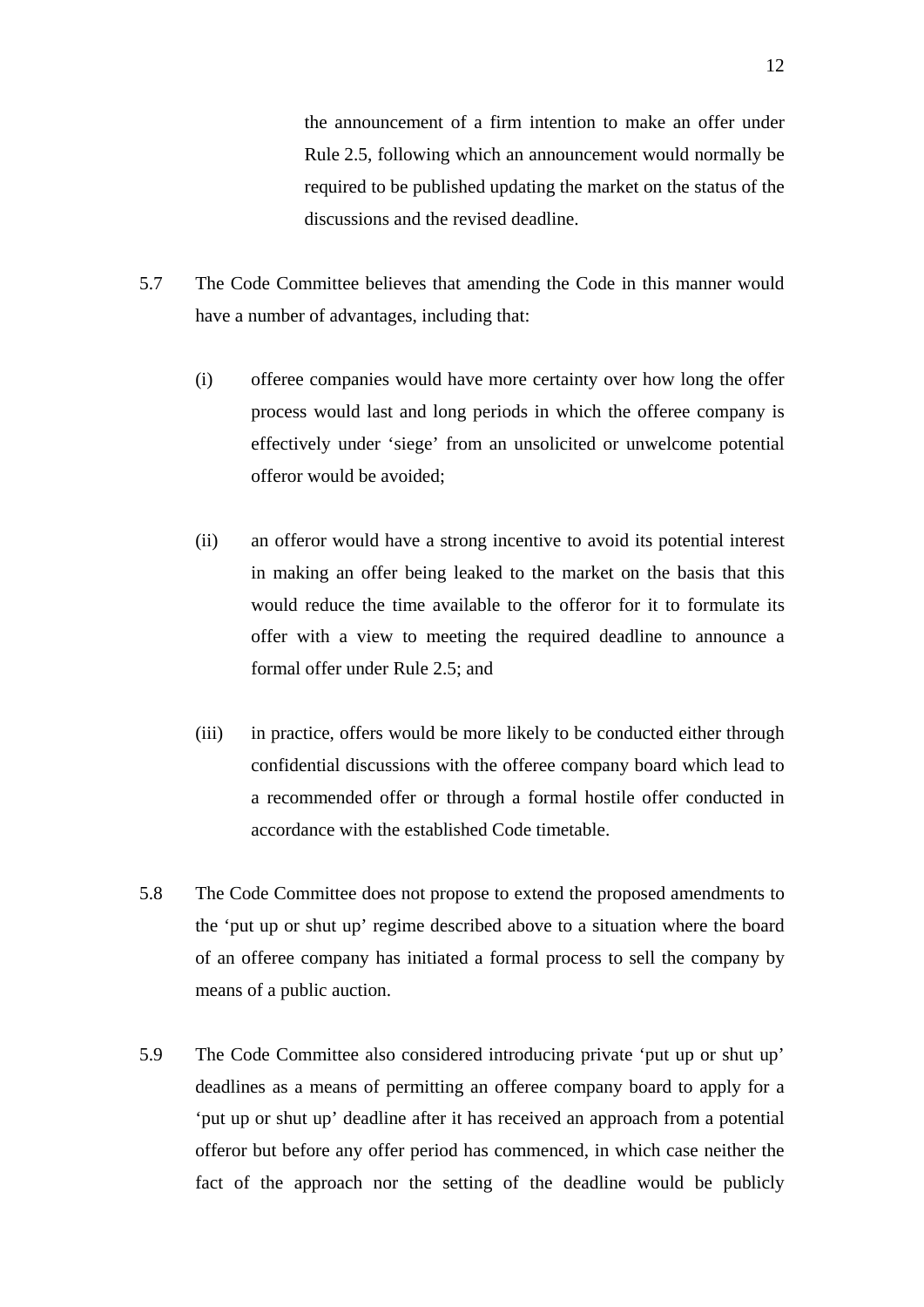announced. This was on the basis that, in such circumstances, it could be argued that an offeree company might be subjected to a level of 'siege' as a result of:

- (i) the restrictions placed on the operation of the offeree company's business by the application of Rule 21.1;
- (ii) the amount of management time that may be taken up with dealing with the potential offeror; and
- (iii) the potential offeror having spoken to a number of shareholders who then seek to put pressure on the offeree company board.
- 5.10 On balance, the Code Committee does not believe that, in a private context, an offeree company would normally be considered to be subject to an unacceptable level of 'siege'. However, the Code Committee believes that, if an offeree company were able to make a convincing case that it was subject to an unacceptable level of siege in the circumstances of a particular case, the Panel could, exceptionally, consider setting a private 'put up or shut up' deadline by reference to General Principle 6 which provides that "[a]n offeree company must not be hindered in the conduct of its affairs for longer than is reasonable by a bid for its securities.".
- 5.11 The Code Committee has therefore concluded that the Code should not be amended to provide for private 'put up or shut up' deadlines.

### *(b) Strengthening the position of the offeree company*

- *(i) Prohibiting deal protection measures and inducement fees other than in certain limited cases*
- 5.12 A majority of the responses to the question of whether the Panel should prohibit or otherwise restrict deal protection measures were in favour of intervention by the Panel in this area. However, the majority of respondents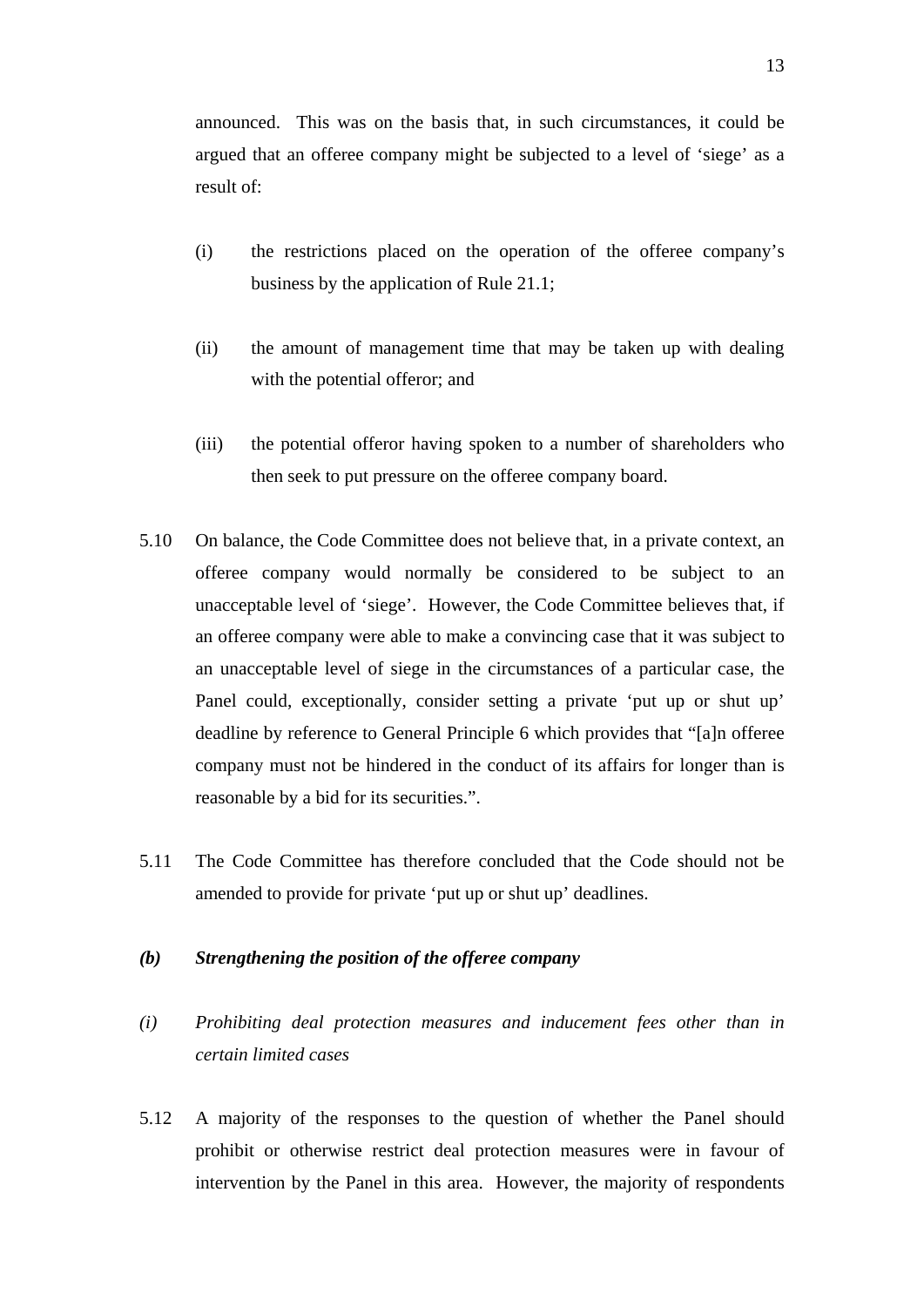agreed with the Panel's current approach of permitting inducement fees provided that, among other things, the inducement fee is *de minimis* (which will normally mean no more than 1% of the value of the offeree company calculated by reference to the offer price). After considering the responses, and notwithstanding the support expressed for the Panel's current approach to inducement fees, the Code Committee intends to propose that the Code should be amended to prohibit deal protection measures and inducement fees (other than in certain limited cases) for the reasons described below.

- 5.13 The Code Committee, informed by the Panel Executive's experience of current market practice and the views of many respondents, believes that it has now become standard market practice in the context of recommended offers for offerors to have the benefit of a number of deal protection measures including an inducement fee at the maximum permissible level. The Code Committee further understands that such measures are often presented to offeree company boards by offerors and their advisers as standard 'packages' which the offeree company board is under considerable pressure to accept, with little, if any, room for negotiation.
- 5.14 The Code Committee shares the concerns of respondents that such packages of contractual protections have detrimental effects for offeree company shareholders in that they might:
	- (i) deter competing offerors from making an offer, thereby denying offeree company shareholders the possibility of deciding on the merits of a competing offer; and
	- (ii) lead to competing offerors making an offer on less favourable terms than they would otherwise have done.
- 5.15 The Code Committee has come to the view that, in many cases, it is difficult either to regard the deal protection measures included in implementation and other agreements as the result of an arm's length negotiation or to believe that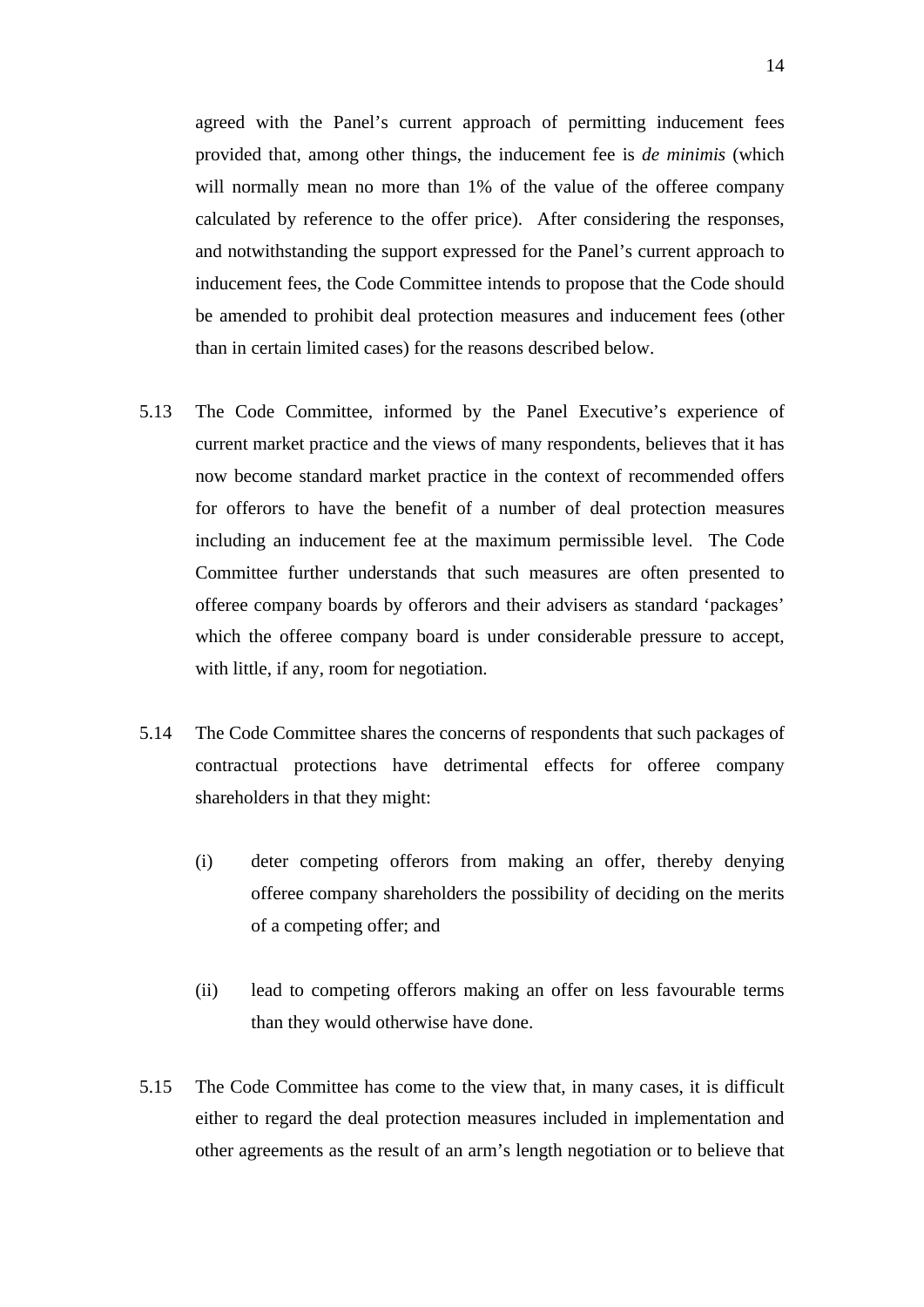inducement fee agreements, in practice, actually induce offerors to make an offer.

- 5.16 Accordingly, the Code Committee proposes that the Code should be amended to introduce a general prohibition (save in certain limited circumstances) on:
	- (i) undertakings given to an offeror by an offeree company board to take any action to implement a transaction to which the Code applies, or to refrain from taking any action which might facilitate a competing transaction to which the Code applies; and
	- (ii) inducement fee agreements.
- 5.17 The Code Committee recognises that an offeror could legitimately request certain specific undertakings from the offeree company board, for example, in relation to:
	- (i) the confidentiality of information provided to the offeree company during the course of the offer;
	- (ii) the non-solicitation of an offeror's employees or customers; and
	- (iii) the provision of information that is required in order to satisfy the conditions to the offer or obtain regulatory approvals.
- 5.18 However, the Code Committee considers that allowing offerors to obtain any further undertakings from the offeree company board would run the risk that market practice would, through incremental extension, return to where it is today.
- 5.19 The Code Committee has no desire to restrict parties to an offer from using schemes of arrangement to implement recommended offers. The Code Committee recognises that schemes involve a court process to which the offeror is not party and that implementation agreements contain provisions to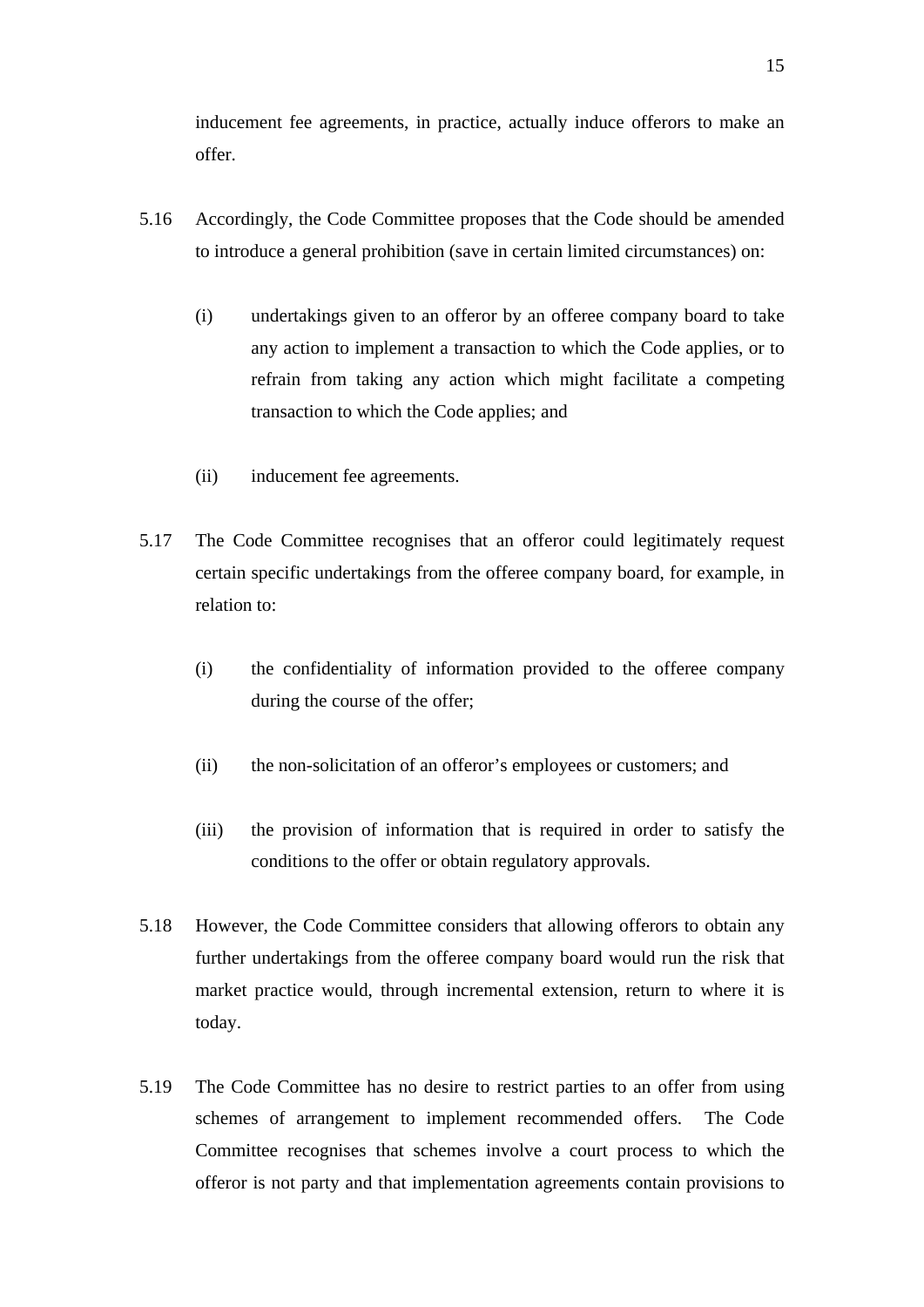provide the offeror with a degree of control over the court process to ensure schemes are implemented in an orderly and timely manner. In view of this, the Code Committee intends to propose amendments to the Code to provide that, where the board of an offeree company agrees to the inclusion of its recommendation in the offeror's announcement of its firm intention to make an offer by means of a scheme, it will be required to implement the scheme in accordance with a timetable to be agreed with the Panel in advance and published in the scheme circular, subject to the withdrawal of its recommendation.

- 5.20 The Code Committee does not propose to extend the prohibition on deal protection measures and inducement fees to a situation where an offeree company board has initiated a formal process to sell the company by means of a public auction.
- *(ii) Clarifying that offeree company boards are not limited in the factors that they may take into account in giving their opinion and recommendation on the offer*
- 5.21 The majority of respondents were not in favour of amending the Code to be prescriptive in relation to the factors that the offeree company board should take into account in considering whether to recommend an offer. However, the Code Committee notes that there appears to be a perception among certain market participants that the offeree company board is bound by its obligations under the Code to consider the offer price as the determining factor in giving its opinion and deciding whether to recommend an offer.
- 5.22 The Code Committee therefore proposes to make amendments to clarify that the Code does not limit the factors that the offeree company board is able to take into account in giving its opinion on an offer, and reaching a conclusion as to whether it should recommend a bid, and is not bound to consider the offer price as the determining factor.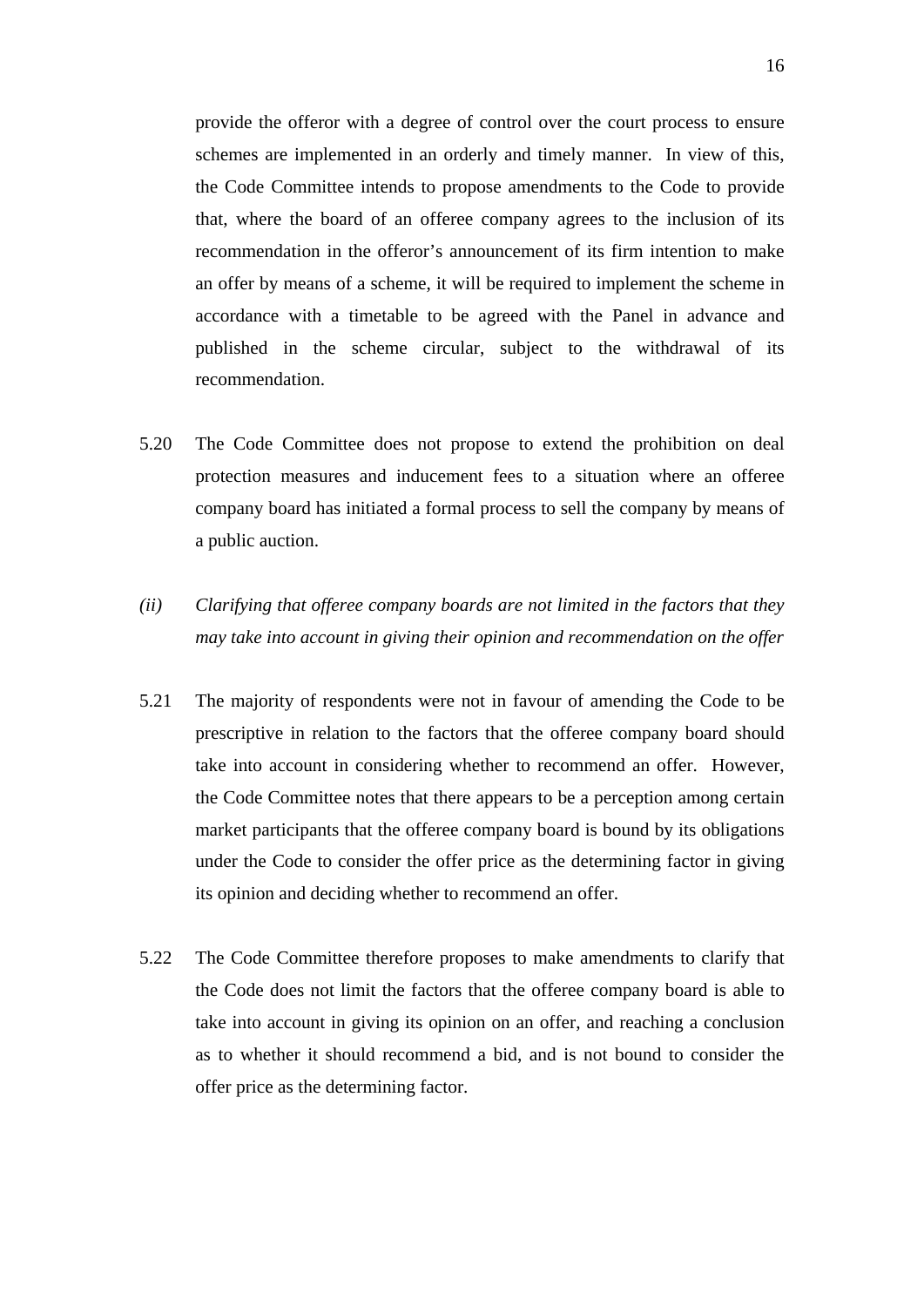#### *(c) Increasing transparency and improving the quality of disclosure*

#### *(i) Requiring the disclosure of offer-related fees*

- 5.23 The majority of respondents were in favour of greater disclosure being required in relation to the fees of the advisers to offeree companies and offerors, with a wide range of views as to when, and in what degree of detail, such disclosure should be provided.
- 5.24 The Consultation Paper invited responses on whether success fees should be prohibited, on the basis that they might (or might be seen to) compromise the objectivity of an adviser's advice. A substantial majority of respondents considered that success fees should not be prohibited, since they could serve to align the interests of clients and advisers and it was thought that reputational concerns and disclosure would provide sufficient safeguards.
- 5.25 On balance, the Code Committee has concluded that fees involving an incentive or success-based component should not be prohibited (save to the extent currently provided in the Code) but that the minimum and maximum amounts payable as a result of any success, incentive or ratchet mechanism should be disclosed (albeit in a manner that does not reveal commercially sensitive information regarding the offer).
- 5.26 The Code Committee considered several options for amending the Code to require the disclosure of offer-related fees and concluded that the Code should be amended to require that:
	- (i) the estimated aggregate fees should be set out by each party in the offer document or the initial offeree board circular (as appropriate);
	- (ii) the estimated fees of the advisers to each of the parties to an offer (including, financial advisers, corporate brokers, accountants, lawyers and public relations advisers) should be disclosed separately by category of adviser (including the maximum and minimum amounts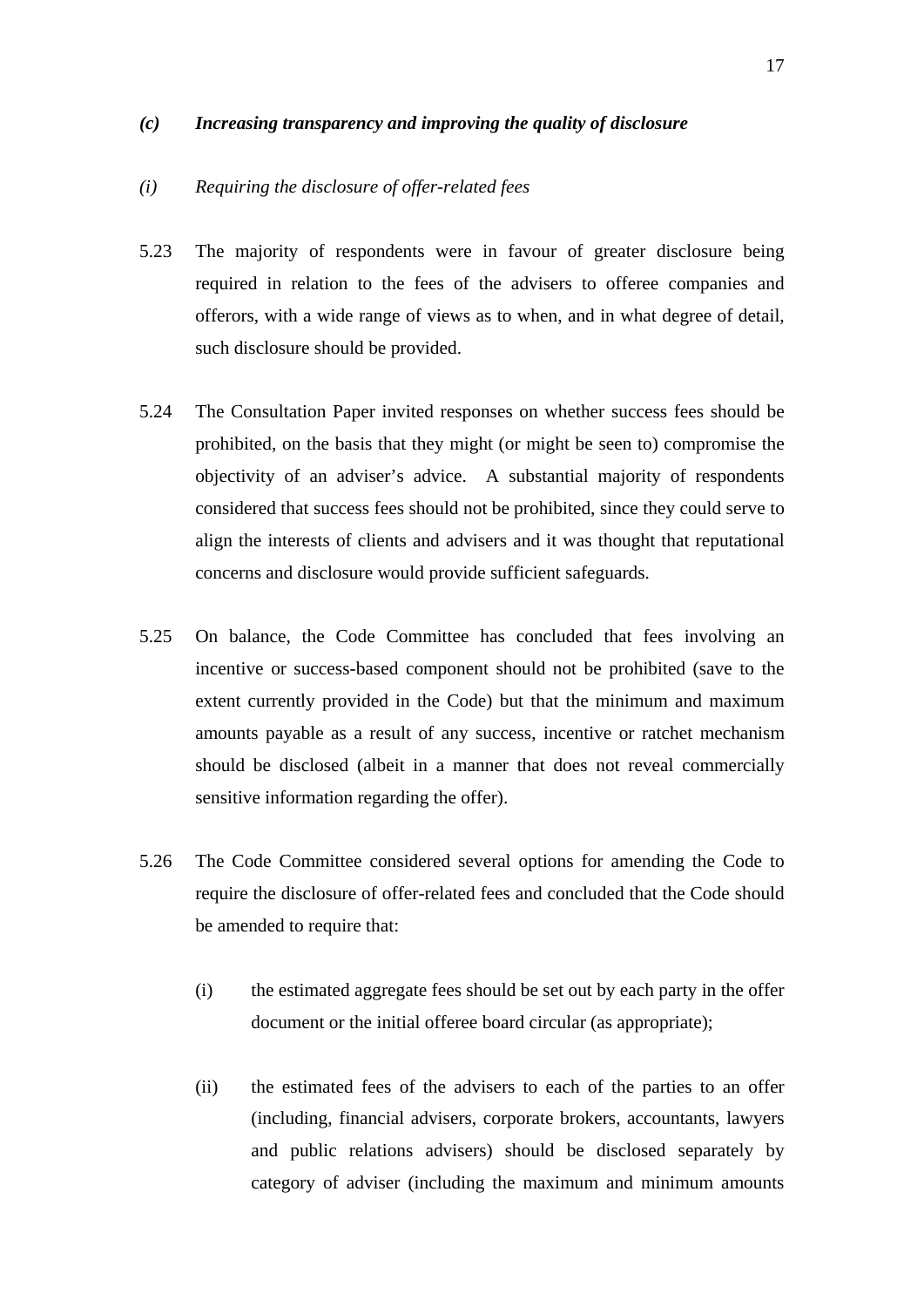payable as a result of any success, incentive or ratchet mechanism, but without revealing commercially sensitive information regarding the offer);

- (iii) fees in respect of the financing provided to a party should be disclosed separately from advisory fees; and
- (iv) any material changes to the disclosed estimated fees of the advisers to each of the parties to an offer should be announced promptly.
- *(ii) Requiring the disclosure of the same financial information in relation to an offeror and the financing of an offer irrespective of the nature of the offer*
- 5.27 Opinion was evenly split as to whether further disclosure should be required of financial information in relation to an offeror and the financing of an offer.
- 5.28 The principal focus of the Code is on the protection of offeree company shareholders. The traditional view taken by the Panel has therefore been that, during the course of an offer, information in relation to the financial condition of the offeror and the financing of the offer is likely to be relevant only where the offer is a securities exchange offer (i.e. in circumstances where shareholders in the offeree company might become shareholders in the offeror) or where they could become minority shareholders in a company controlled by the offeror.
- 5.29 However, arguments have been put forward, which the Code Committee supports, that constituencies other than offeree company shareholders have an interest in information regarding the financial position of the offeror and its group. These include:
	- (i) the offeree company directors (having regard to their obligations under Rule 25.1 and duties under section 172 of the Companies Act 2006);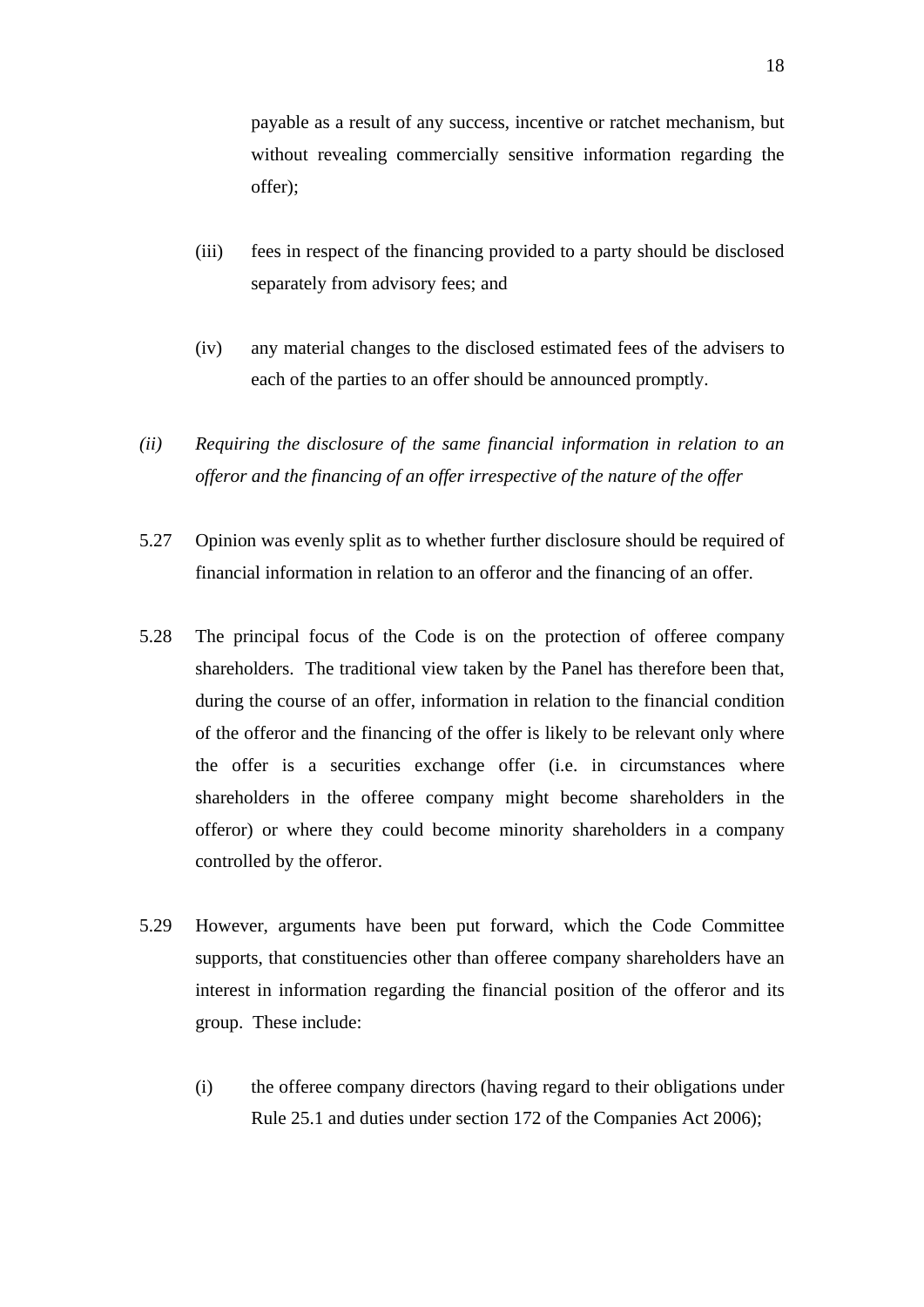- (ii) the employees, customers, creditors and suppliers of both the offeree company and the offeror; and
- (iii) the shareholders in the offeror.
- 5.30 In view of the fact that information can now be incorporated into documents published under the Code by reference to other sources, including the website on which parties to offers are required to display offer-related documents, announcements and other information, the Code Committee believes that offerors would be able to incorporate financial information into Code documents, and make that information publicly available, quickly, easily and with little incremental cost.
- 5.31 A significant minority of respondents also supported the idea of requiring further disclosure to be provided by all offerors in relation to the financing of an offer, including the implications that the offer financing might have on the offeror, the offeree company and their respective businesses in the future. This would be with a view to enabling the offeree company board and all other interested constituencies to consider the long term effects of an offer on the merged business in all circumstances.
- 5.32 The Code Committee agrees with these respondents and therefore intends to propose amendments to the Code to:
	- (i) provide that detailed financial information on an offeror must be disclosed in all offers and not only in securities exchange offers (including the deletion of Rule 24.2(b) and Note 6 on Rule 24.2);
	- (ii) introduce new provisions into Rule 24.2 so as to require, where the offer is material, the inclusion in offer documents of a *pro forma* balance sheet of the combined group and details of the ratings attributed to the offeror by ratings agencies (and any changes that arise as a result of the offer);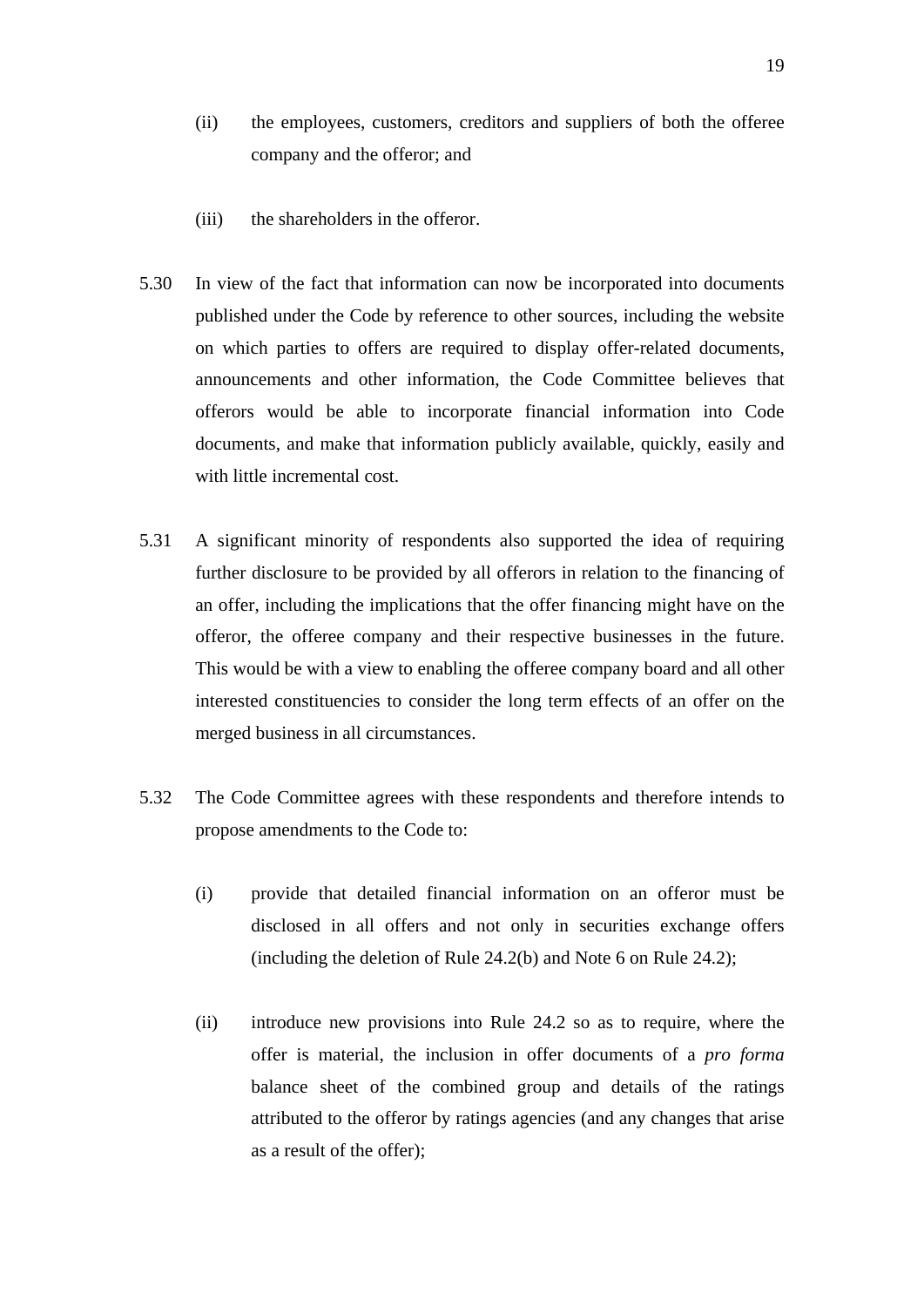- (iii) require the disclosure in greater detail than at present of the debt facilities or other instruments entered into by an offeror in order to finance the offer, irrespective of whether the payment of interest, repayment or security is dependent to any significant extent on the business of the offeree company; and
- (iv) require all documents relating to the financing arrangements for the offer to be put on public display.

### *(d) Providing greater recognition of the interests of offeree company employees*

- *(i) Improving the quality of disclosure by offerors and offeree companies in relation to the offeror's intentions regarding the offeree company and its employees*
- 5.33 The majority of respondents who addressed the issue believed that there was scope for further or better quality disclosure of the offeror's intentions regarding the offeree company, the offeror and their employees and of the offeree company board's opinions on those intentions. The view of the majority of respondents was that the current provisions of Rules 24.1 and 25.1 made adequate provision for disclosure but that offerors and offeree companies tended to disclose the minimum information required to comply with their obligations.
- 5.34 While the Code Committee agrees with the majority view that wholesale changes to the relevant provisions of the Code are not required, the Code Committee believes that the Code should be amended to require further disclosures to be made. This is on the basis that the Code Committee considers that the ability of the offeree company board and other interested constituencies to comply with their own obligations, and to provide meaningful information to offeree company shareholders and employees, depends on the accuracy and adequacy of the information published by the offeror in accordance with its own obligations.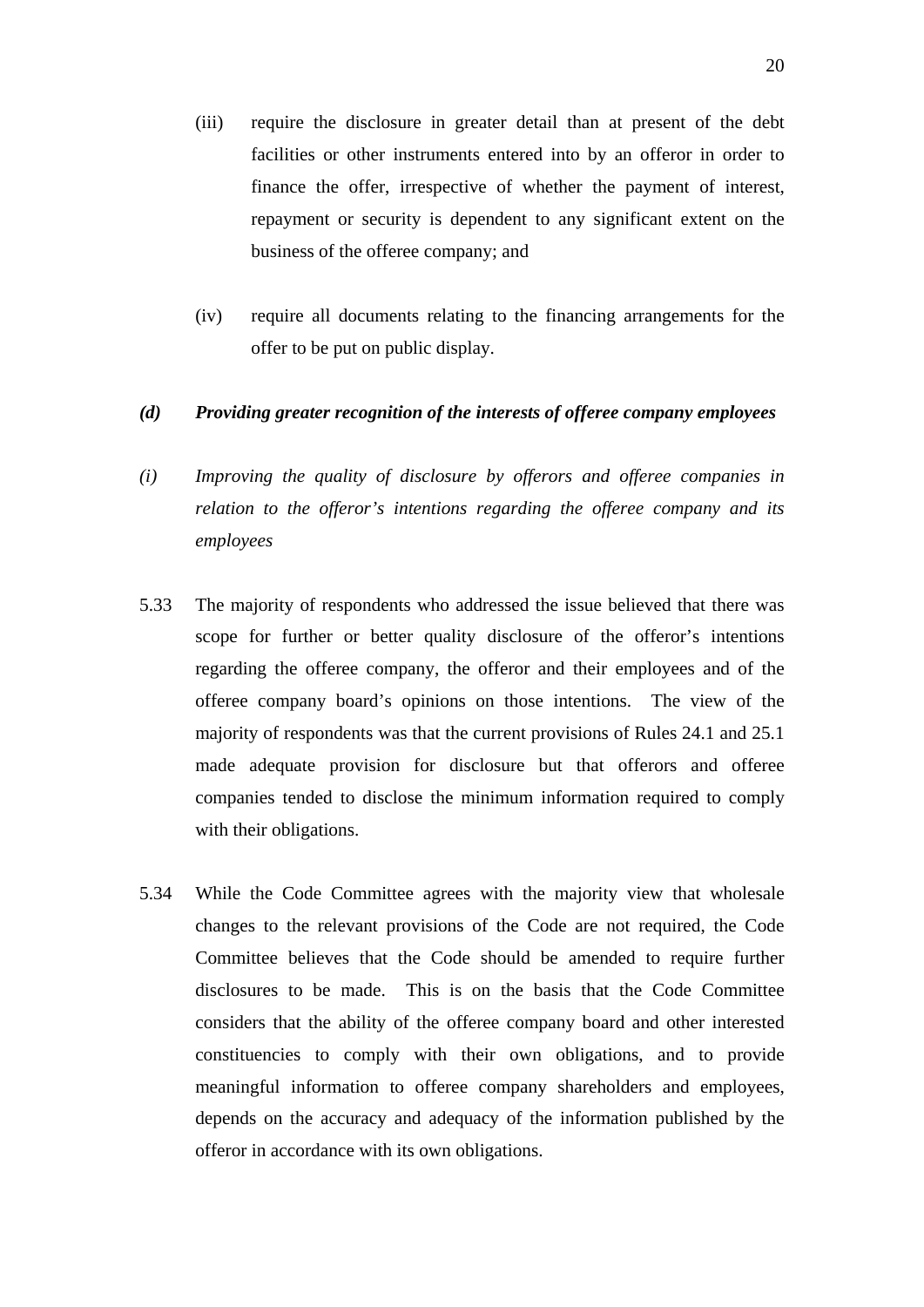- 5.35 The Code Committee has therefore concluded that offerors should continue to disclose details of any plans regarding the offeree company's employees, locations of business and fixed assets (as currently required under Rule 24.1) and proposes to amend the Code to add a new requirement for offerors to make negative statements if there are no such plans.
- 5.36 In addition, the Code Committee believes that the Code should be amended to make clear that, except with the consent of the Panel, statements in offer documents regarding an offeror's intentions in relation to the offeree company and, in particular, the offeree company's employees, locations of business and fixed assets (or the absence of any such plans), will be expected to hold true for a period of at least one year following the offer becoming or being declared wholly unconditional (save where another period is stated).
- *(ii) Improving the ability of employee representatives to make their views known*
- 5.37 Some respondents believed that better communication between the offeree company board and the offeree company employees (and employee representatives) would enable the employee representatives to be more effective in providing their opinion on the effects of the offer on employment and, in so doing, would facilitate a wider understanding of the implications that the offer may have for the interests of the offeree company employees.
- 5.38 In the light of this, the Code Committee proposes to amend the Code to:
	- (i) make it clear that the Code does not prevent the passing of information in confidence during the offer period to employee representatives acting in their capacity as such;
	- (ii) require offeree company boards to inform employee representatives at the earliest opportunity of their right under the Code to circulate an opinion on the effects of the offer on employment; and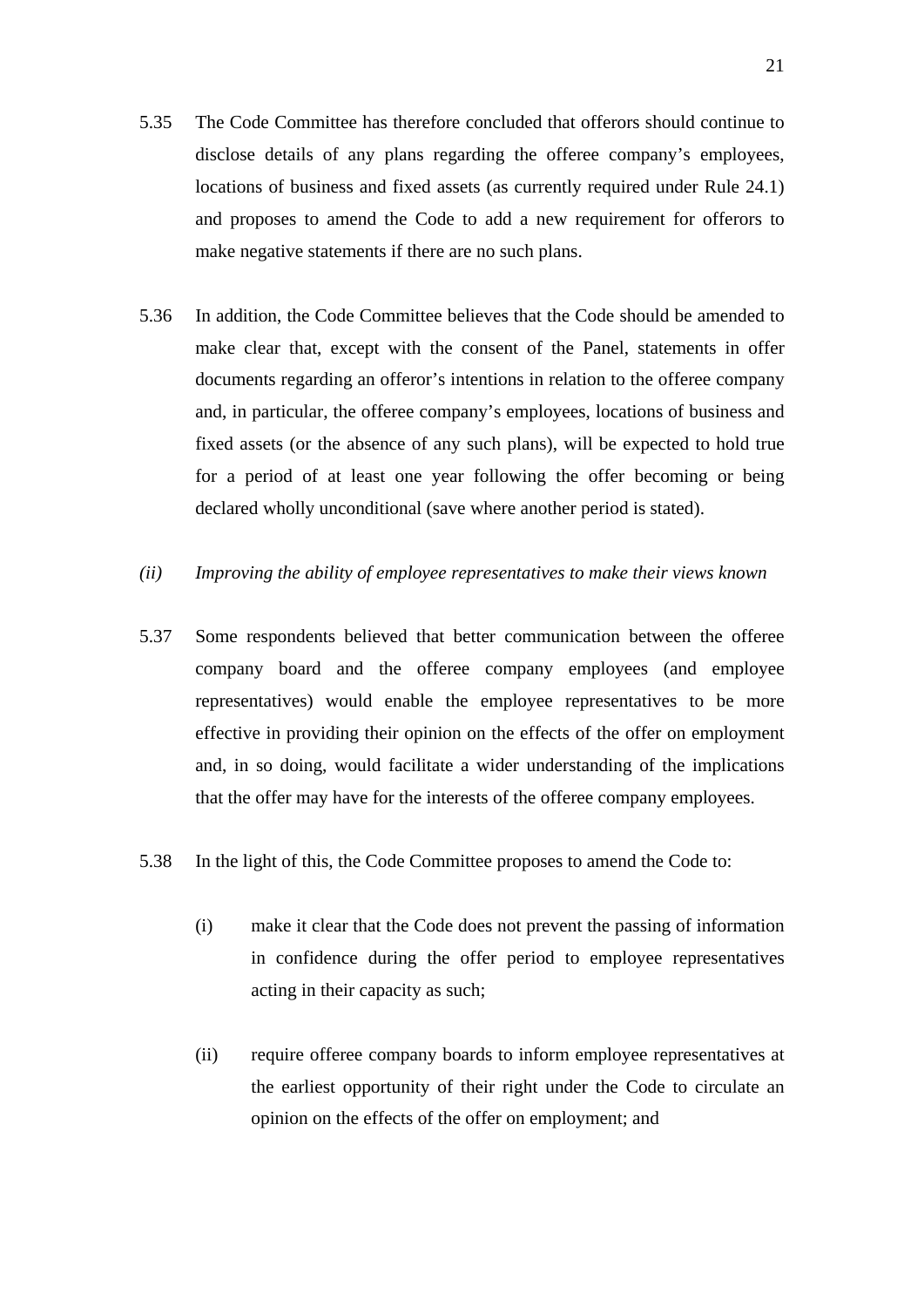- (iii) make it clear that it is the offeree company board's responsibility to publish the employee representatives' opinion at the offeree company's expense.
- 5.39 In addition, the Code Committee proposes to amend the Code to require the offeree company to pay the costs incurred by the employee representatives in obtaining such advice as may reasonably be required for the verification of the information contained in the employee representatives' opinion.

# **6. Other suggestions for amendments to the Code which the Code Committee does not currently intend to implement**

6.1 The Consultation Paper also discussed a number of suggestions for amendments to the Code which the Code Committee has concluded should not be implemented at the current time. In particular:

# *(a) Reducing the disclosure threshold from 1% to 0.5%*

- 6.2 The majority of respondents did not think that the disclosure threshold for Rule 8.3 disclosures should be reduced from 1% to 0.5% at the present time. In view of the changes that were made recently to the Code's disclosure regime to provide greater transparency, the Code Committee believes that it should continue to monitor the appropriateness of the Rule 8.3 disclosure threshold since it is currently unclear whether reducing the disclosure threshold would improve transparency or result in a large number of disclosures which are not materially helpful.
- 6.3 The Code Committee is therefore of the view that the 1% disclosure threshold should not be reduced at the present time.

### *(b) Substantial acquisitions of shares*

6.4 A significant majority of respondents were not in favour of reintroducing safeguards similar to those previously provided by the Rules Governing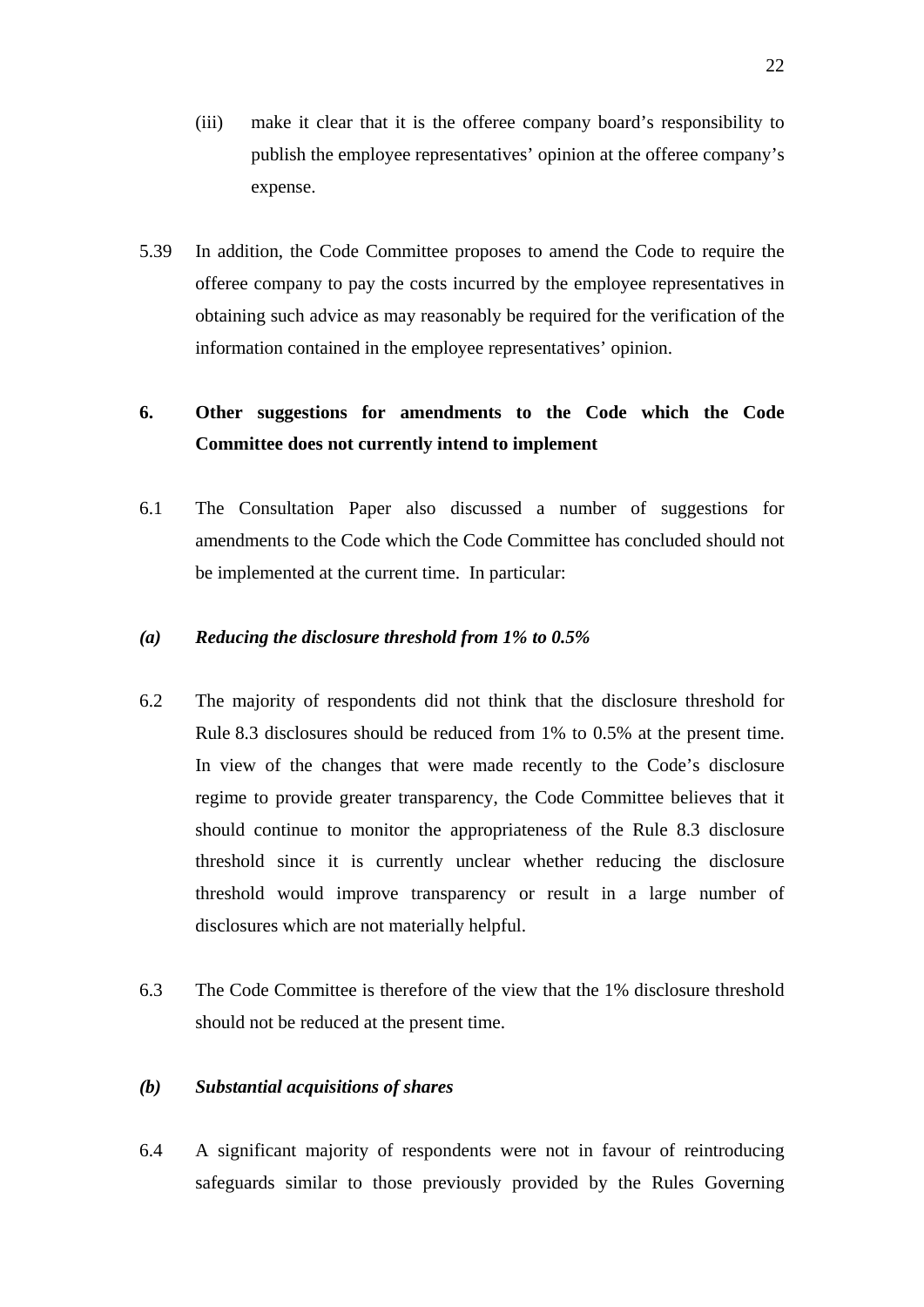Substantial Acquisitions of Shares (the "SARs"). The SARs, which were abolished in 2006, limited the speed at which persons could increase a holding of shares and rights over shares to an aggregate of between 15% and 30% of the voting rights of a company and required accelerated disclosure of such acquisitions within that band.

- 6.5 Whilst noting the opinion of those who maintain their opposition to the abolition of the SARs, the Code Committee agrees with the view of the majority of respondents that the arguments put forward for their abolition in 2005 remain valid and have been supported by subsequent events.
- 6.6 The Code Committee therefore considers that reintroducing equivalent rules to the SARs would place an unnecessary restriction on dealings in shares in circumstances where control of a company was not passing or being consolidated.

# *(c) Shortening the offer timetable*

- 6.7 Although the majority of respondents were not in favour of reducing the maximum time period for the publication of offer documents from 28 days, a significant minority were in favour of reducing this period. The Code Committee considered that the arguments for and against shortening the offer timetable in this manner were finely balanced.
- 6.8 In the case of securities exchange offers which involve the publication of a prospectus, the Code Committee understands that offerors often need to utilise the full 28 day period. Therefore, reducing this period by, say, seven days would be likely to result in a significant number of requests for dispensations by offerors in securities exchange offers. However, a cash offeror would not normally need 28 days in which to produce an offer document that meets the required standards of care and accuracy.
- 6.9 On balance, the Code Committee concluded that, since: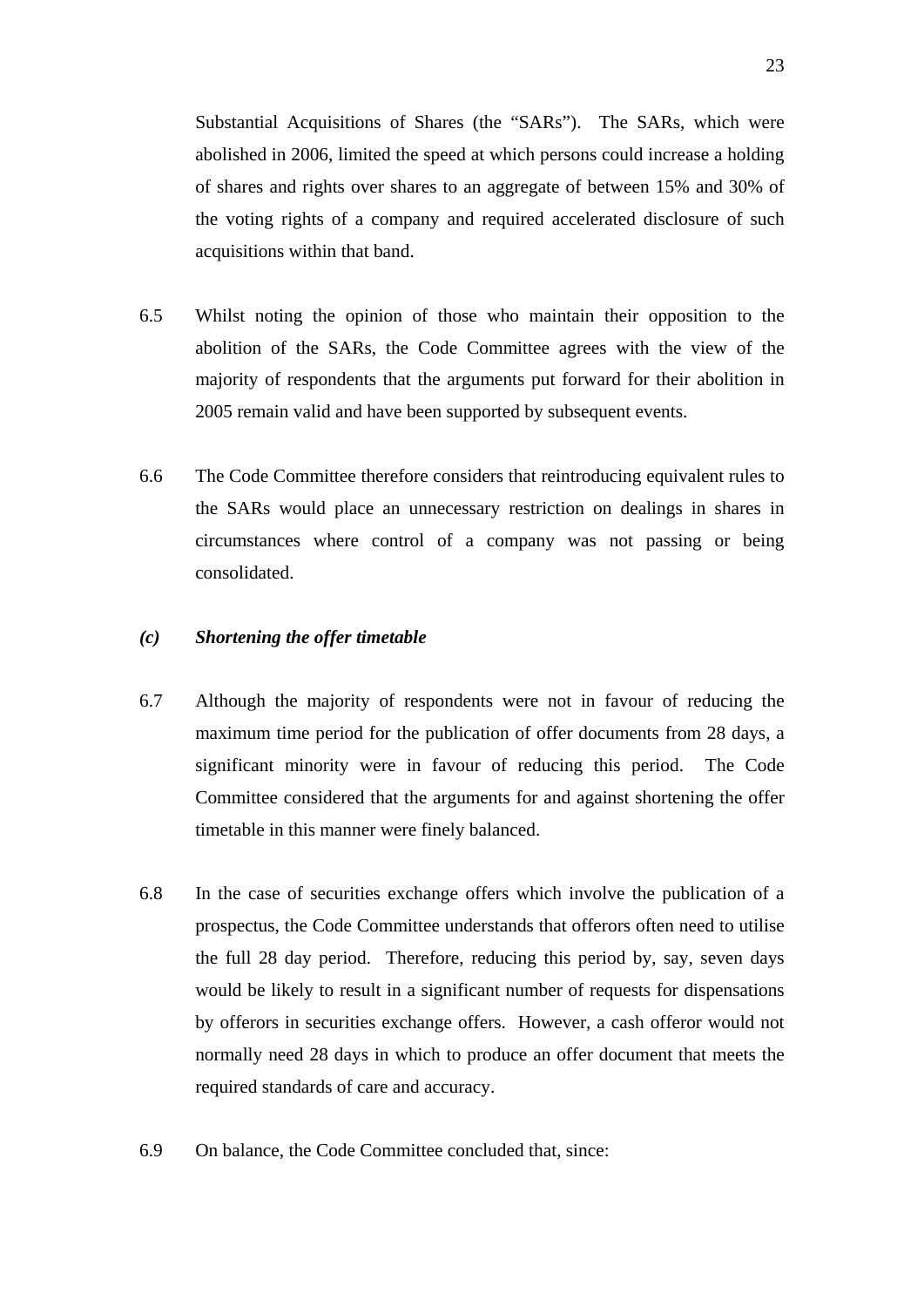- (i) offer periods are likely to become significantly shorter as a result of the proposed changes to the 'put up or shut up' regime; and
- (ii) it is not normally in an offeror's interests to delay the publication of its offer document,

the maximum time period for the publication of offer documents should remain as 28 days.

#### *(d) Separate advice for offeree company shareholders*

- 6.10 The overwhelming majority of respondents were not in favour of amending the Code to require that separate advice should be made available to offeree company shareholders in addition to that provided to the offeree company board by the independent financial adviser appointed under Rule 3.
- 6.11 In summary, the view of respondents was that the advice given to the offeree company board by the Rule 3 adviser, the substance of which is then made known to the offeree company shareholders, could be relied upon as being genuinely independent and that a requirement for separate advice to be obtained would give rise to additional cost without providing any material benefit.
- 6.12 The Code Committee agrees with the views of the majority of respondents in this regard and does not propose to amend the Code to require that separate advice should be made available to offeree company shareholders.

#### *(e) Splitting up of dealing, voting and offer acceptance decisions*

6.13 A number of respondents who addressed the issue considered that further thought should be given to clarifying the way in which the Code's disclosure regime applies to circumstances where the rights attaching to shares have been split up.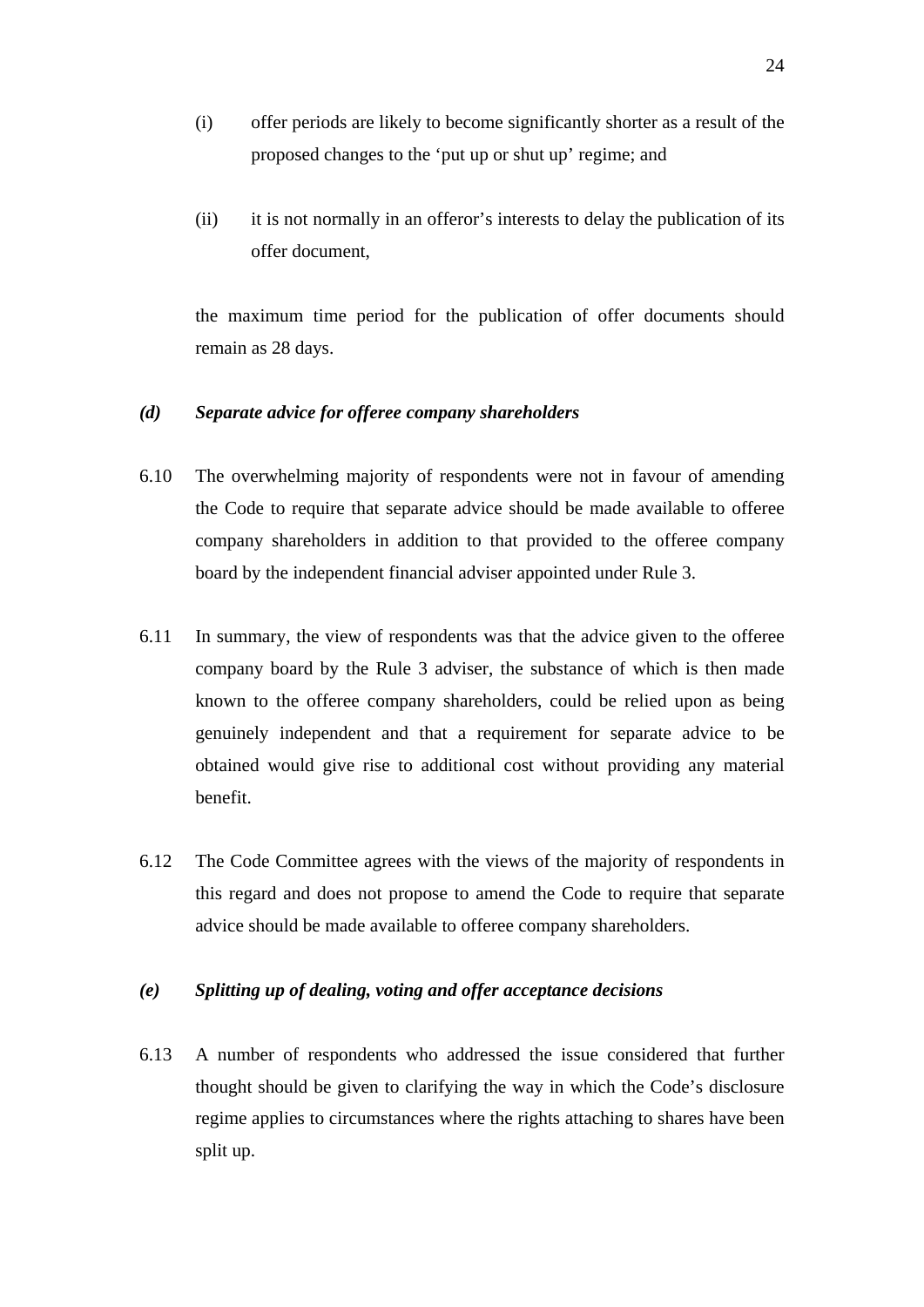6.14 In view of the importance of disclosing to the market where the discretion lies in respect of all decisions relating to any disclosed shareholding, the Code Committee believes that further consideration should be given to whether proportionate measures could be introduced into the Code to enhance transparency in circumstances where the dealing, voting and offer acceptance decisions attached to a discloseable shareholding have been split between two or more persons. The Code Committee intends to return to this subject in due course.

#### *(f) Disclosure of offer acceptance/scheme voting decisions*

- 6.15 The majority of respondents who addressed the issue were not in favour of the suggestion that the Code should be amended to provide additional transparency in respect of offer acceptance and scheme voting decisions. This was on the basis that, in summary, they did not consider that increased transparency in relation to these decisions would provide significant benefits in practice.
- 6.16 The Code Committee agrees with the views of the majority of respondents in this regard and does not propose to amend the Code to require increased transparency in relation to offer acceptance and scheme voting decisions by offeree company shareholders. However, the Code Committee considers that all parties involved in offers, including offeree company shareholders, should continue to ensure that statements made during the course of an offer regarding, among other things, offer acceptance or scheme voting decisions, meet the highest standards of care and accuracy.

21 October 2010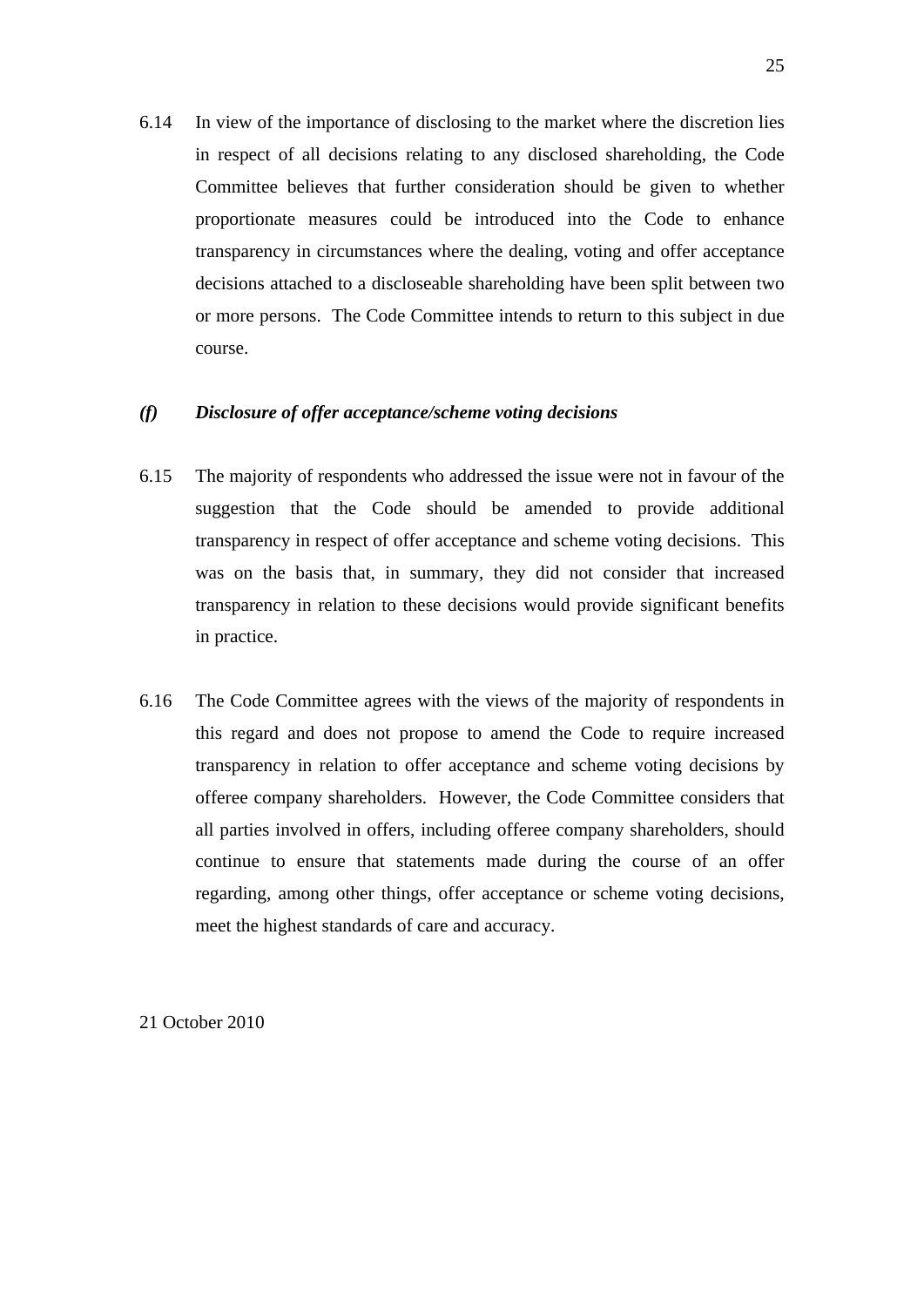#### **APPENDIX**

#### **Respondents who submitted responses on a non-confidential basis**

Allen, Mr J. Alternative Investment Management Association Limited Association for Financial Markets in Europe Association of British Insurers Baker & McKenzie LLP Berwin Leighton Paisner LLP Bryant, Ms C. Carr, Mr R. Cass Business School Citigroup Global Markets Limited Clifford Chance LLP Commission on Ownership Cone, Mr J. Confederation of British Industry Cutler, Mr J. E. Davies QC, Prof. P. Deutsche Bank AG Dignam, Prof. A. Equiniti Limited/Equiniti Financial Services Limited Ernst & Young LLP Europa Partners Limited Eversheds LLP Financial Reporting Council Franklin Mutual Advisers, LLC Gazelle Corporate Finance Limited GC100 Group GlaxoSmithKline plc Gleacher Shacklock LLP Grant Thornton UK LLP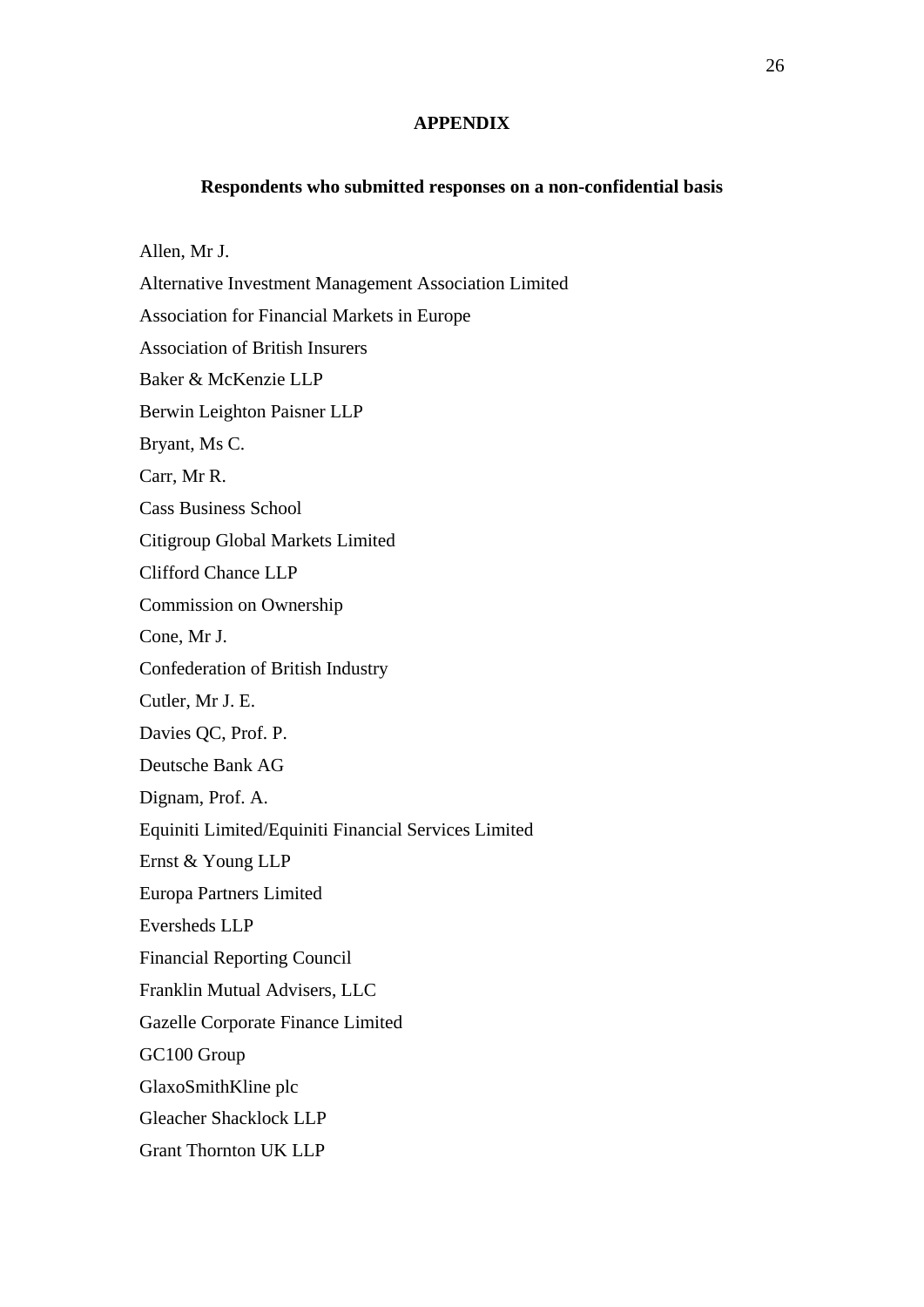Hann, Mr J. Hawkpoint Partners Limited Hermes Equity Ownership Services Ltd Hogan Lovells International LLP Hundred Group of Finance Directors Institute of Chartered Accountants in England and Wales Institute of Chartered Accountants of Scotland Institute of Chartered Secretaries and Administrators Institute of Chartered Secretaries and Administrators Registrars Group Institute of Directors International Corporate Governance Network Investment Management Association Investor Relations Society J.P. Morgan Cazenove Kershaw, Prof. D. KPMG LLP Local Authority Pension Fund Forum London Stock Exchange Group PLC Macaulay, Mr A. Mauldon, Mr D. Mayer Brown International LLP Mills, Mr D. Moore QC, Mr M. Nabarro LLP Nomura International plc, Investment Banking Division Northern Ireland Local Government Officers' Superannuation Committee Norton Rose LLP Olswang LLP Pinsent Masons LLP PricewaterhouseCoopers LLP Quoted Companies Alliance Richardson, Mr D. Schroder Investment Management Limited